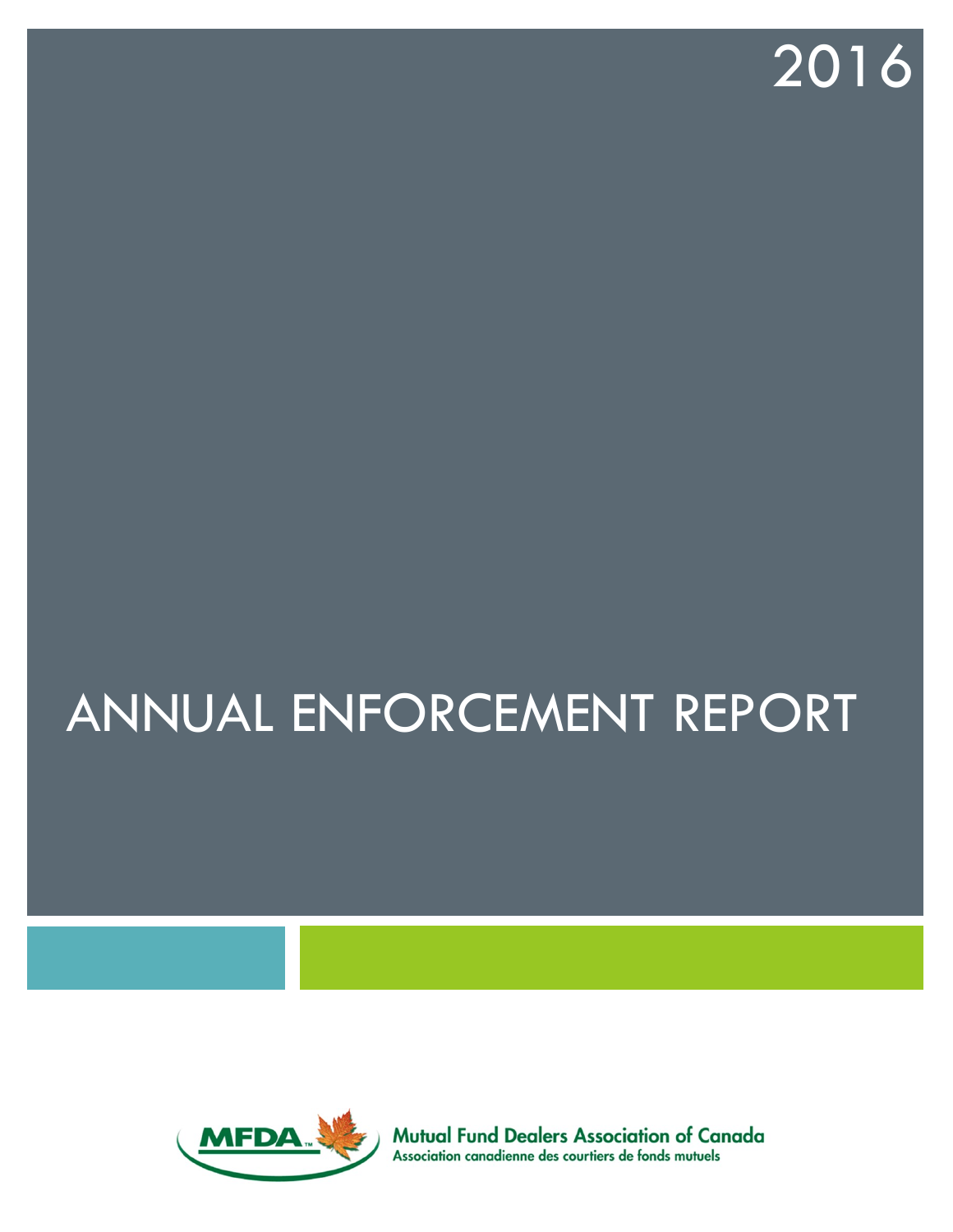# Message from the President and CEO

I am pleased to present the 2016 Annual Enforcement Report which highlights key enforcement activity over the course of 2016.

As the self-regulatory organization that oversees mutual fund dealers in Canada, the MFDA's regulatory activities focus exclusively on the retail distribution of mutual funds.

This focus provides staff with an important level of expertise on the issues that help to protect every day Canadian investors; issues such as suitability, rules regarding conflicts of interests and the legal and practical issues relating to addressing Member supervision and complaint handling.

Staff expertise enables us to better protect Canadian investors by providing Members with relevant and comprehensive guidance. We recently published a suitability research paper which canvasses disciplinary decisions of Canadian securities regulatory authorities regarding the suitability requirement that applies to Approved Persons. In addition, in 2016 the Enforcement Department issued a webcast for Members on complaint handling and the principle of fairness, and updated guidance to Members and Approved Persons on detecting and addressing signature falsification.

In addition to the investor protection provided by the MFDA through its regulatory activities, the MFDA remains committed to providing investors with key information so that they can make informed decisions. To assist investors in understanding regulatory changes that came into effect in 2016 the MFDA published several investor guides and notices. We published an investor notice on the change to pre-sale delivery of Fund Facts, an investor guide to the new performance and compensation reports that investors are now receiving as part of the CRM2 initiative, and an investor guide on selecting an advisor and understanding the advisory process. We also began publishing investor bulletins which provide investors with alerts, summaries of notable enforcement cases and information on how investors can better protect themselves from fraud and financial harm.

As set out in this report, the Enforcement Department has continued to focus on Member supervision and complaint handling, and as a result 2016 saw an increase in disciplinary hearings against Members. As part of our enforcement process, we investigate Member supervision in all cases, and always review Member complaint handling. These two Member obligations are of central importance to a regulatory framework that helps to protect investors and provide positive outcomes for clients. Going forward, we will continue to rigorously enforce these two important regulatory requirements.

Finally, I would like to thank all MFDA management and staff for their hard work and dedication. As an SRO responsible for regulating the distribution of mutual funds, which are the most widely held investment product by retail investors, there is no doubt that our collective efforts have had a large impact on enhancing investor protection across Canada.

Sincerely,

Mark T. Gordon, LL.B. President and CEO



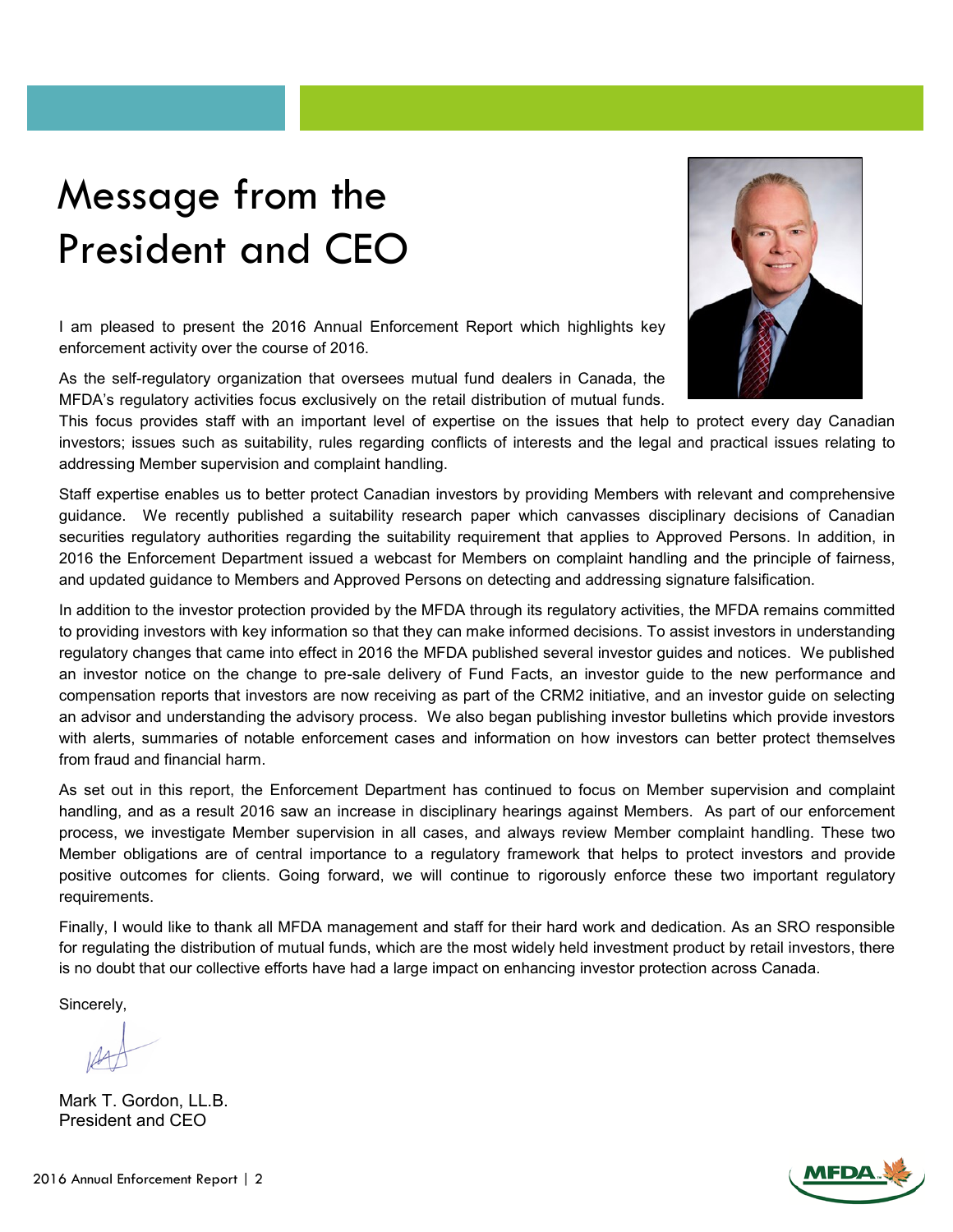### Table of Contents

| <b>About Us</b>                                  |    |
|--------------------------------------------------|----|
| <b>Statistics</b>                                | 6  |
| <b>Key Enforcement Activity</b>                  | 11 |
| <b>Case Highlights</b>                           | 13 |
| Hearings Concluded by Type of Primary Allegation | 22 |
| Glossary                                         | 24 |
| <b>Resources</b>                                 | 28 |

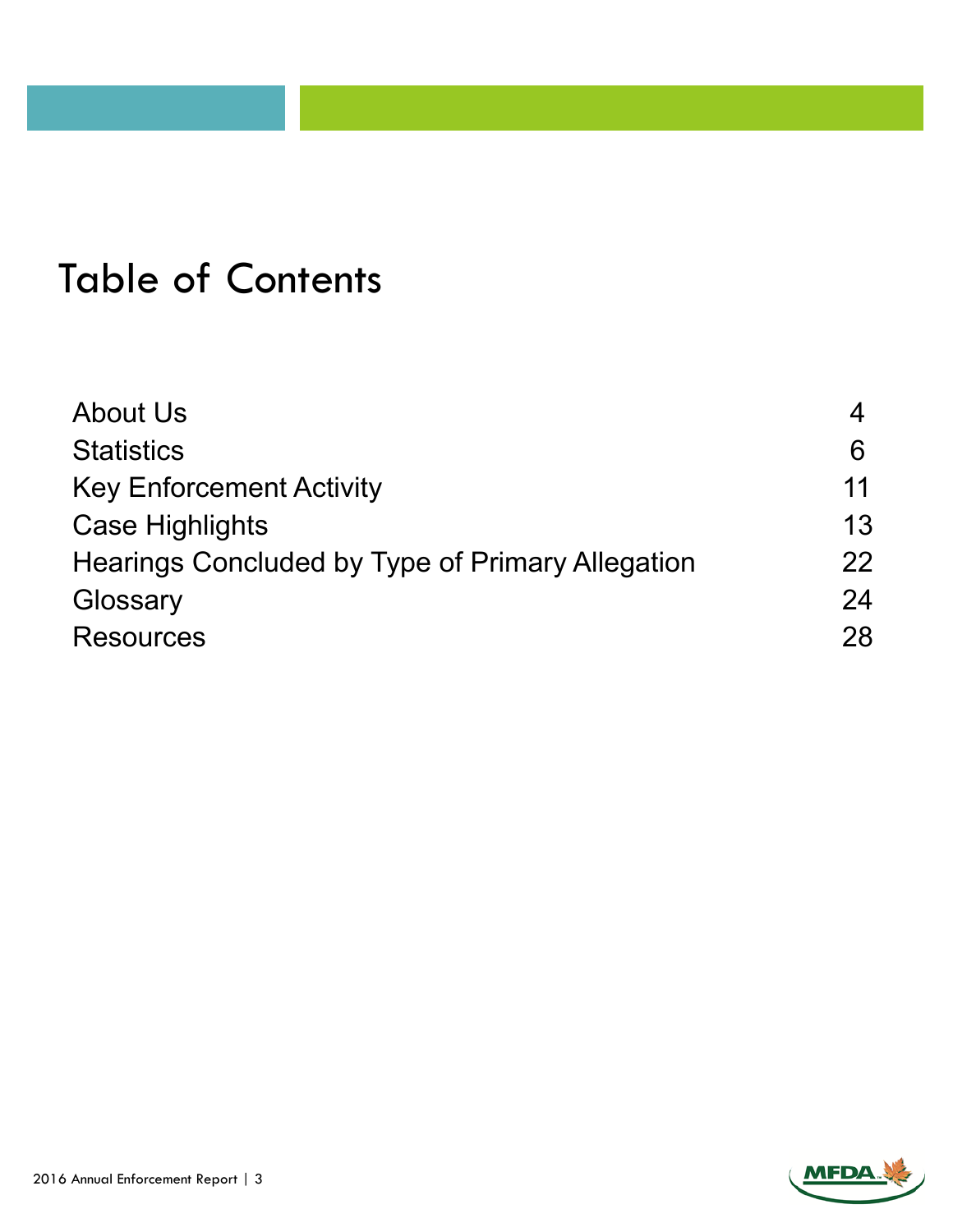# About Us

#### **Mutual Fund Dealers Association of Canada**

The Mutual Fund Dealers Association of Canada (MFDA) is the national self-regulatory organization (SRO) for the distribution side of the Canadian mutual fund industry. The MFDA is structured as a not-for-profit corporation and its Members are mutual fund dealers that are licensed with provincial securities commissions.

The MFDA is formally recognized as a self-regulatory organization by the provincial securities commissions in Alberta, British Columbia, Manitoba, New Brunswick, Nova Scotia, Ontario, Prince Edward Island and Saskatchewan. An application for recognition is pending before the Superintendent of Securities of Newfoundland and Labrador. The MFDA has also entered into a Co-Operative Agreement with the Autorité des marchés financiers and actively participates in the regulation of mutual fund dealers in Québec.

As an SRO, the MFDA is responsible for regulating the operations, standards of practice and business conduct of its Members and their representatives with a view to enhancing investor protection and strengthening public confidence in the Canadian mutual fund industry. MFDA Members represent approximately \$521.5 billion of mutual fund assets under administration. MFDA Members are registered in every province and territory of Canada and are the sponsors of approximately 83,350 mutual fund sales persons.

#### **Enforcement Department**

The Enforcement Department investigates situations where our Members and their Approved Persons may have breached our requirements. The Enforcement Department operates on several general principles:

- The Enforcement Department considers general and specific deterrence in its decision making.
- Members and Approved Persons are provided opportunity for input before a decision is made on disciplinary action, except in urgent cases involving potential public harm.
- In all cases, the level of supervision by the Member of its Approved Persons will be part of the review.
- Cases are reviewed proactively, with a view to identifying possible associated misconduct and assessing root causes.
- The Enforcement Department works on a cooperative basis with other regulatory agencies and law enforcement organizations.
- The Enforcement Department works on a cooperative basis with the MFDA Compliance and Policy Departments to refer cases and issues where appropriate.

The Enforcement Department has four main functions: Intake, Case Assessment, Investigations and Litigation.

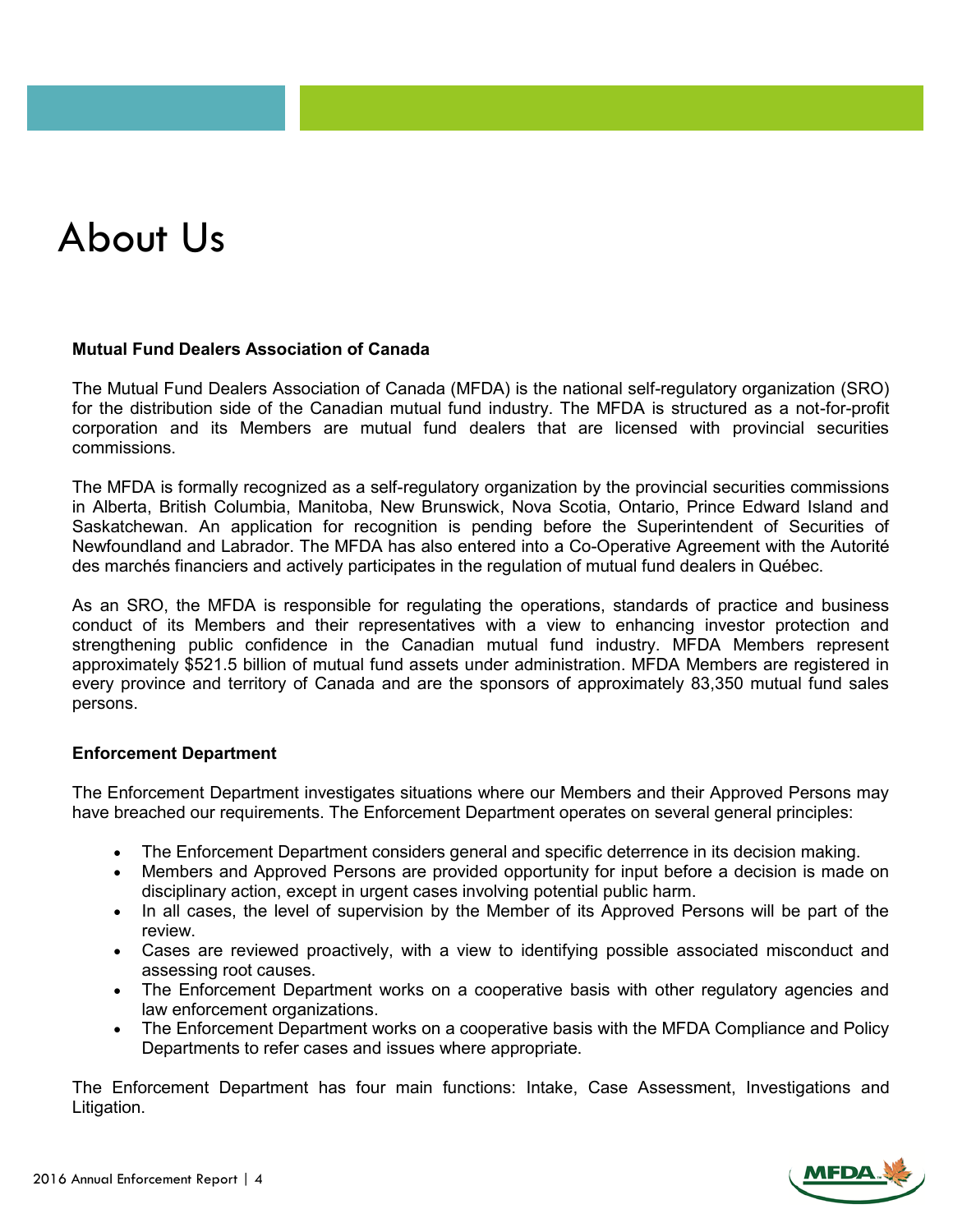### Enforcement Process



**Note:** MFDA By-law No. 1 allows for the appeal of a MFDA Hearing Panel decision to the relevant securities commission.

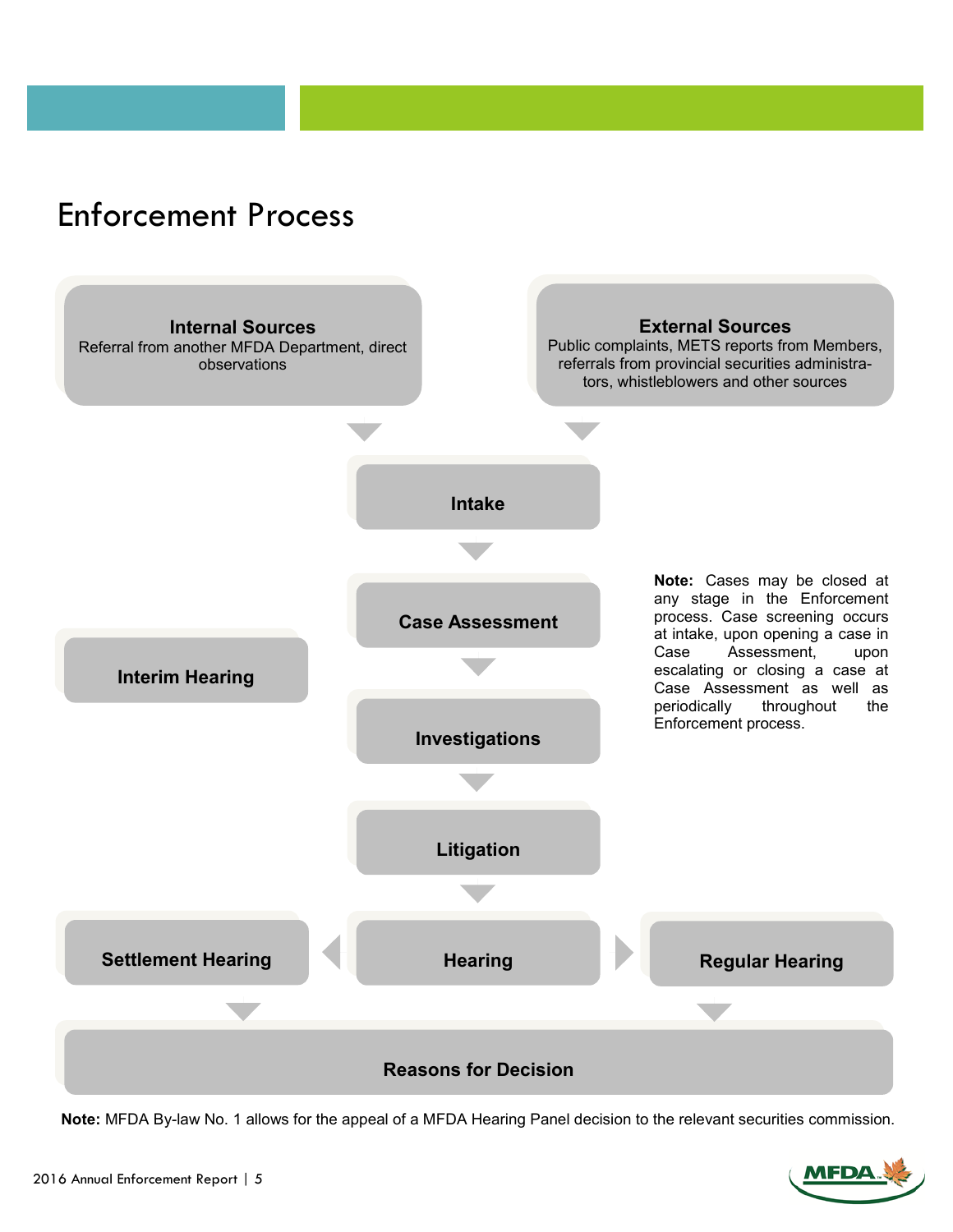# **Statistics**

#### **Table 1. Overview of Enforcement Department Activity, 2014-2016**

The table below summarizes overall activity for the Enforcement Department.

| <b>Description</b>     | <b>Number</b> |      |      |
|------------------------|---------------|------|------|
|                        | 2014          | 2015 | 2016 |
| Cases opened           | 418           | 444  | 446  |
| Cases closed           | 373           | 361  | 450  |
| <b>Warning letters</b> | 90            | 85   | 120  |
| Cautionary letters     | 95            | 86   | 86   |
| Proceedings commenced  | 48            | 69   | 111  |

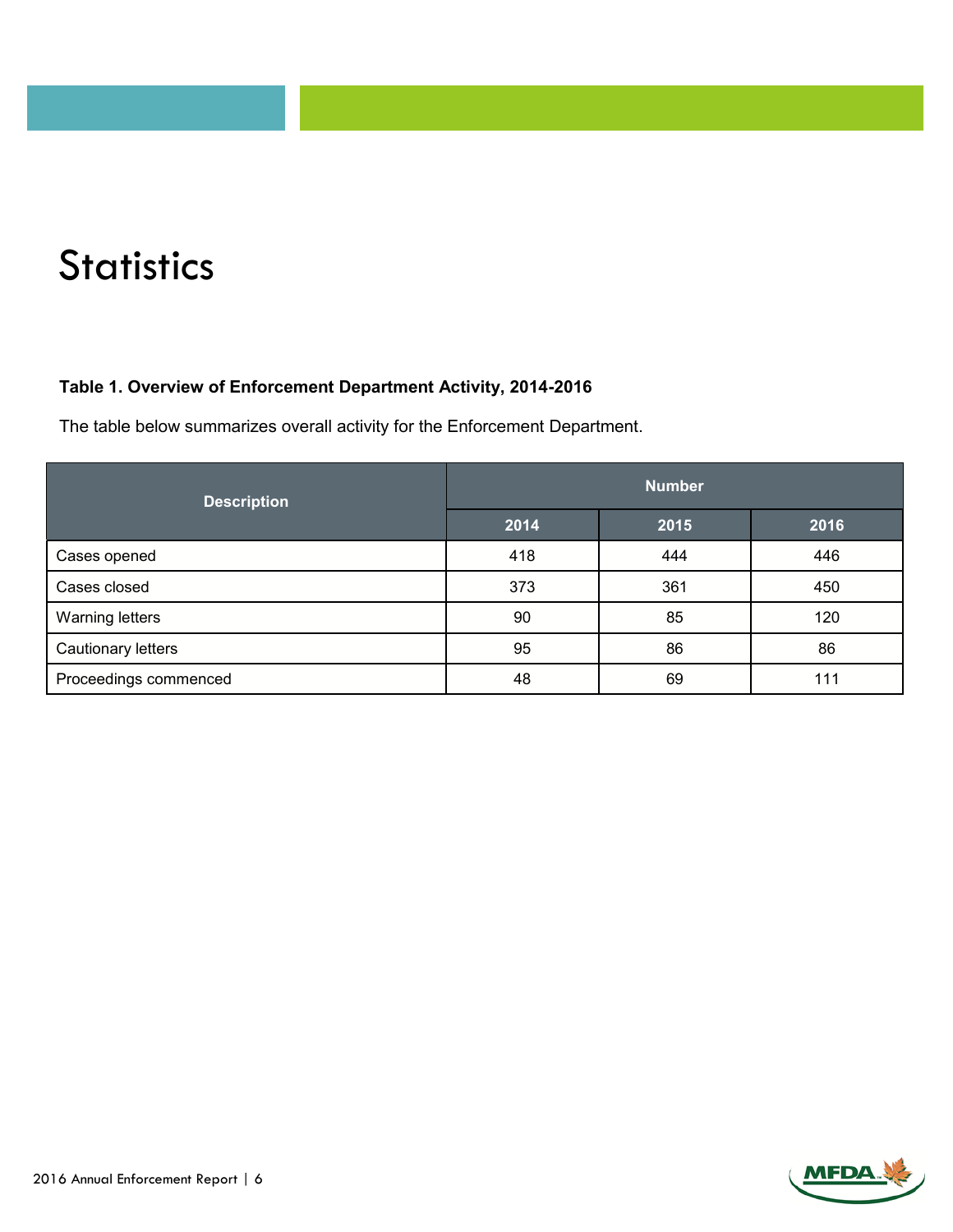#### **Table 2. Cases Opened at Case Assessment by Source, 2014-2016**

The table below lists the sources from which the Enforcement Department became aware of information that led to a case being opened at the Case Assessment stage.

| <b>Source</b>                   | <b>Number</b> |                  |      |
|---------------------------------|---------------|------------------|------|
|                                 | 2014          | 2015             | 2016 |
| <b>METS</b>                     | 251           | 281              | 246  |
| Public                          | 137           | 123              | 145  |
| <b>CSA and Other Regulators</b> | 16            | 18               | 15   |
| <b>MFDA Compliance</b>          | $\,6$         | $\boldsymbol{9}$ | 26   |
| Whistleblower                   | 4             | $6\phantom{1}6$  | 4    |
| Member                          | $\mathbf{3}$  | 4                | 9    |
| Media                           | 1             | $\overline{2}$   |      |
| Police                          | 4             | 1                | N/A  |
| Total                           | 418           | 444              | 446  |

**Note:** The Whistleblower Program was established in February 2014.

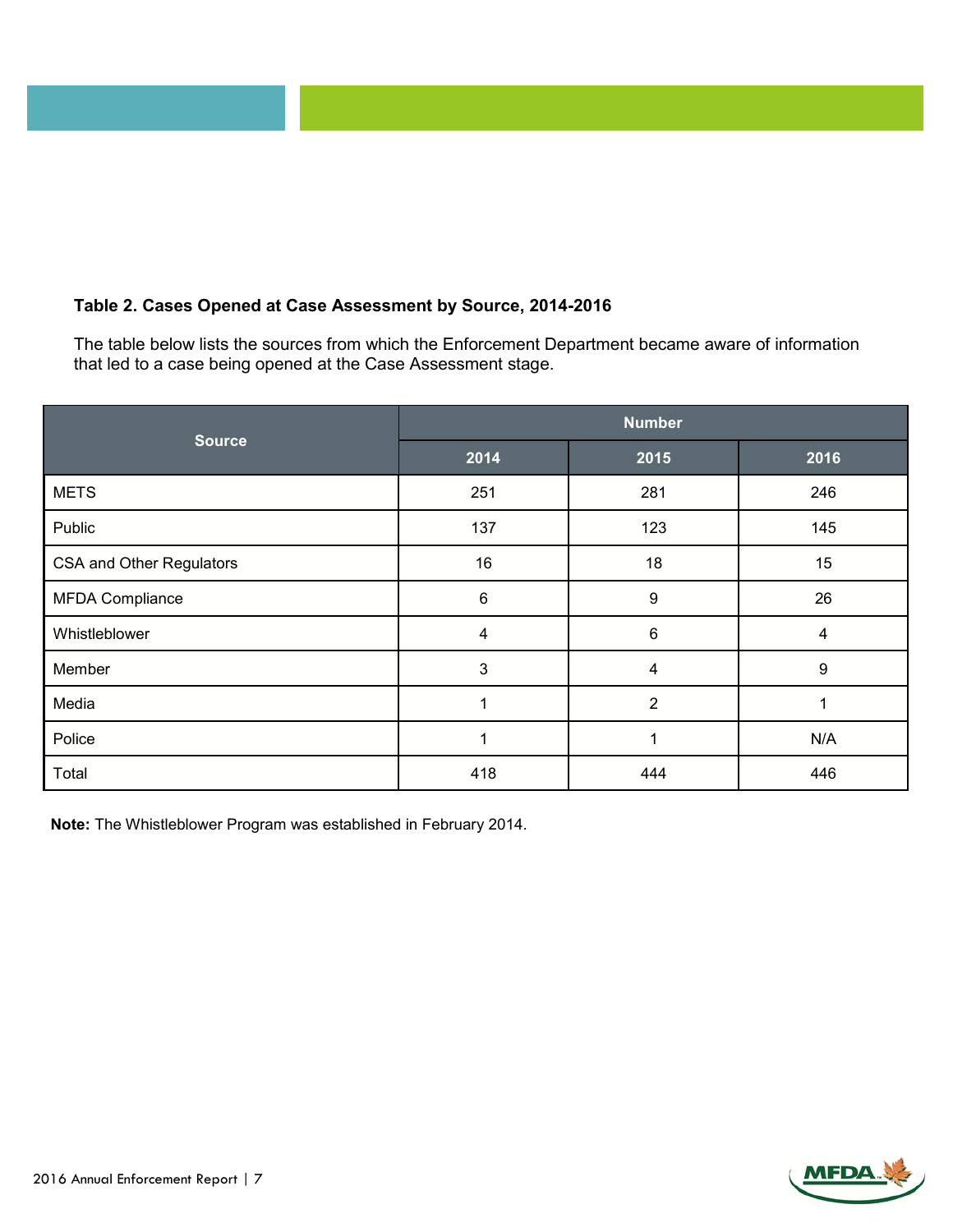#### **Table 3. Primary Allegations Made in Cases Opened at Case Assessment, 2014-2016**

The table below lists the primary allegation made in cases opened at the Case Assessment stage.

| <b>Nature of Primary Allegation</b>                         | <b>Number of Primary Allegations</b> |                |                |
|-------------------------------------------------------------|--------------------------------------|----------------|----------------|
|                                                             | 2014                                 | 2015           | 2016           |
| Signature Falsification*                                    | 46                                   | 61             | 130            |
| Suitability-Investments                                     | 36                                   | 45             | 41             |
| Suitability-Leveraging                                      | 33                                   | 29             | 28             |
| <b>Business Standards</b>                                   | 19                                   | 32             | 24             |
| Unauthorized / Discretionary Trading                        | 18                                   | 39             | 23             |
| <b>Transfer of Accounts</b>                                 | 12                                   | $\overline{7}$ | 21             |
| Supervision                                                 | 3                                    | 13             | 20             |
| <b>Personal Financial Dealings</b>                          | 19                                   | 12             | 19             |
| <b>Complaint Procedures</b>                                 | 31                                   | 33             | 19             |
| <b>Commissions and Fees</b>                                 | 23                                   | 12             | 17             |
| Policies and Procedures                                     | 24                                   | 14             | 13             |
| Falsification / Misrepresentation                           | 54                                   | 56             | 11             |
| <b>Provincial Securities Legislation</b>                    | $\mathfrak{S}$                       | $\overline{4}$ | 11             |
| Forgery / Fraud / Theft / Misappropriation / Misapplication | 12                                   | 12             | 9              |
| Outside Business Activities / Dual Occupation               | 15                                   | 9              | 8              |
| <b>Acting Outside Registration Status</b>                   | 3                                    | 9              | 6              |
| Confidentiality / Privacy                                   | 12                                   | $\overline{7}$ | $\overline{4}$ |
| <b>Sales Communication</b>                                  | $\overline{7}$                       | 5              | 3              |
| <b>Referral Arrangements</b>                                | $\overline{4}$                       | 3              | 3              |
| Handling of Funds                                           | $\overline{2}$                       |                | $\overline{2}$ |
| Other                                                       | 42                                   | 42             | 34             |
| <b>Total Number of Primary Allegations</b>                  | 418                                  | 444            | 446            |

<sup>\*</sup> Effective 2016, a new allegation category was created to include the former pre-signed forms category plus the falsification/ misrepresentation cases that involve signature falsification as described on page 11 of this report.

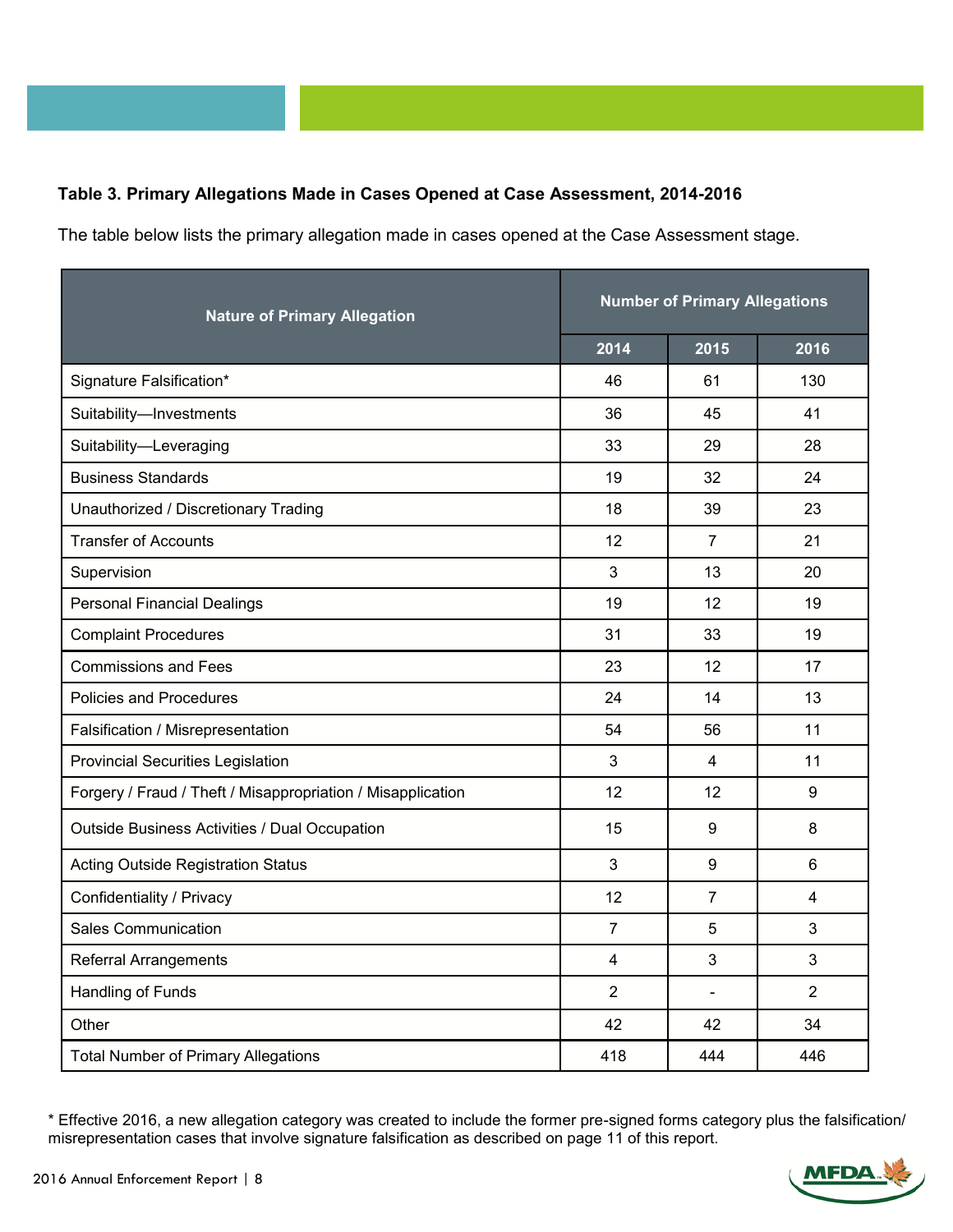#### **Table 4. Hearings Commenced, 2016 - All Allegations**

The MFDA commenced 111 proceedings in 2016 by Notice of Hearing or Notice of Settlement Hearing. Most of the proceedings involved more than one alleged violation of MFDA Rules, By-laws or Policies.

| <b>Nature of Allegation</b>                                | <b>Number of Allegations made</b><br>against Approved Persons | <b>Number of Allegations</b><br>against Members |
|------------------------------------------------------------|---------------------------------------------------------------|-------------------------------------------------|
| Signature Falsification                                    | 60                                                            |                                                 |
| Policies and Procedures                                    | 15                                                            |                                                 |
| Unauthorized / Discretionary Trading                       | 15                                                            |                                                 |
| Personal Financial Dealings                                | 13                                                            |                                                 |
| <b>Business Standards</b>                                  | 13                                                            |                                                 |
| Outside Business Activities / Dual Occupation              | 11                                                            |                                                 |
| <b>Failure to Cooperate</b>                                | 7                                                             |                                                 |
| Forgery / Fraud / Theft / Misappropriation/ Misapplication | 7                                                             |                                                 |
| Conflict of Interest                                       | $\overline{7}$                                                |                                                 |
| <b>Conduct Unbecoming</b>                                  | 7                                                             |                                                 |
| Supervision                                                | 6                                                             | 8                                               |
| <b>Referral Arrangements</b>                               | 5                                                             | 1                                               |
| <b>Acting Outside Registration Status</b>                  | 5                                                             |                                                 |
| Commissions and Fees                                       | 4                                                             |                                                 |
| Suitability-Investments                                    | 4                                                             |                                                 |
| <b>Complaint Procedures</b>                                | 3                                                             | 3                                               |
| <b>KYC Documentation Deficiency</b>                        | 3                                                             | 1                                               |
| Books / Records / Client Reporting                         | 3                                                             | 1                                               |
| Suitability-Leveraging                                     | $\overline{2}$                                                |                                                 |
| Falsification / Misrepresentation                          | $\overline{2}$                                                |                                                 |
| <b>Reporting Violations</b>                                | 1                                                             | $\overline{2}$                                  |
| <b>Sales Communication</b>                                 | 1                                                             |                                                 |
| <b>Provincial Securities Legislation</b>                   | 1                                                             |                                                 |
| Confidentiality / Privacy                                  | 1                                                             |                                                 |
| <b>Stealth Advising</b>                                    | 1                                                             |                                                 |
| <b>Disclosure</b>                                          | 1                                                             |                                                 |
| Other                                                      |                                                               |                                                 |
| Know Your Product                                          |                                                               | $\overline{2}$                                  |
| Sub-Total                                                  | 199                                                           | 18                                              |
| <b>Overall Total</b>                                       | 217                                                           |                                                 |

In 2016, 129 Investigation files were escalated to Litigation with a recommendation to commence formal disciplinary proceedings.

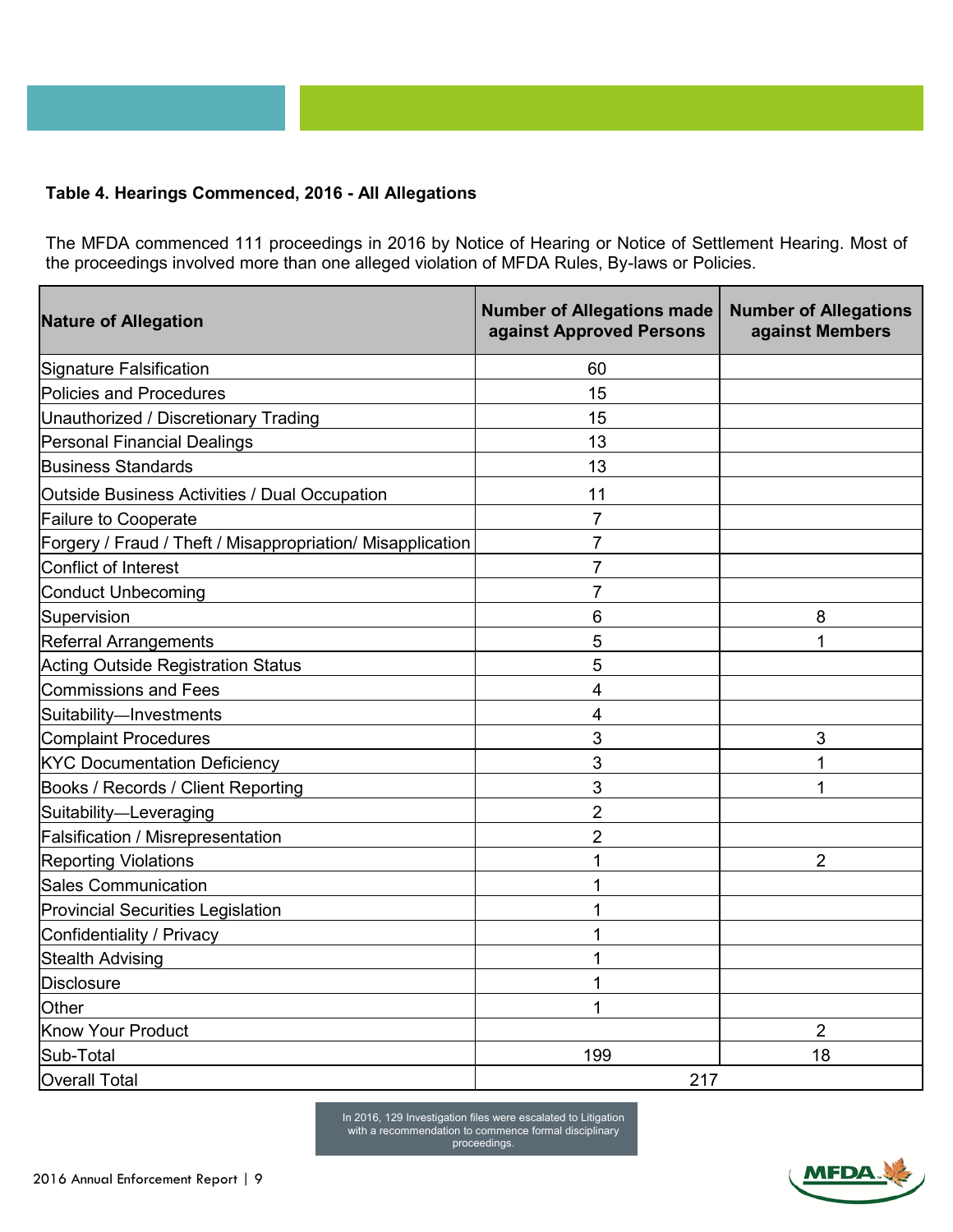#### **Table 5. Hearings Concluded, 2016 - Penalties**

In 2016, the Enforcement Department concluded 85 hearings. In those 85 hearings, MFDA Hearing Panels imposed fines of \$21,104,750 of which \$627,753 (approximately 3%) has been collected. Since the commencement of MFDA disciplinary activity in 2004, MFDA Hearing Panels have imposed total fines of \$73,598,211 of which \$7,299,267 (approximately 10%) has been collected.

The MFDA has powers to collect fines from Respondents who remain in the industry as Approved Persons, but does not have the ability to collect fines from former Approved Persons, except in the provinces of Alberta and Prince Edward Island where MFDA Staff make all reasonable efforts to collect any outstanding fines. In 2017, Ontario enacted legislation that gives SROs powers to collect fines.

The table below shows the penalties imposed against Approved Persons and Members by MFDA Hearing Panels in hearings concluded in 2016. Additional types of penalties MFDA Hearing Panels imposed on Approved Persons not shown in the table include suspensions from registration in a supervisory capacity, and orders to rewrite certain industry courses.

| Type of Penalty                       | <b>Total</b> |
|---------------------------------------|--------------|
| <b>Permanent Prohibition</b>          | 22           |
| Suspension                            | 26           |
| <b>Educational Course Requirement</b> | 5            |
| <b>Total Fines</b>                    | \$21,104,750 |
| <b>Total Costs</b>                    | \$496,000    |

#### **Table 6. Hearings Concluded, 2016 - Type of Hearing**

| <b>Type of Hearing</b>          | <b>Number</b> |
|---------------------------------|---------------|
| Contested/ Uncontested Hearing  | 34            |
| <b>Settlement Hearing</b>       | 51            |
| <b>Total Number of Hearings</b> | 85            |

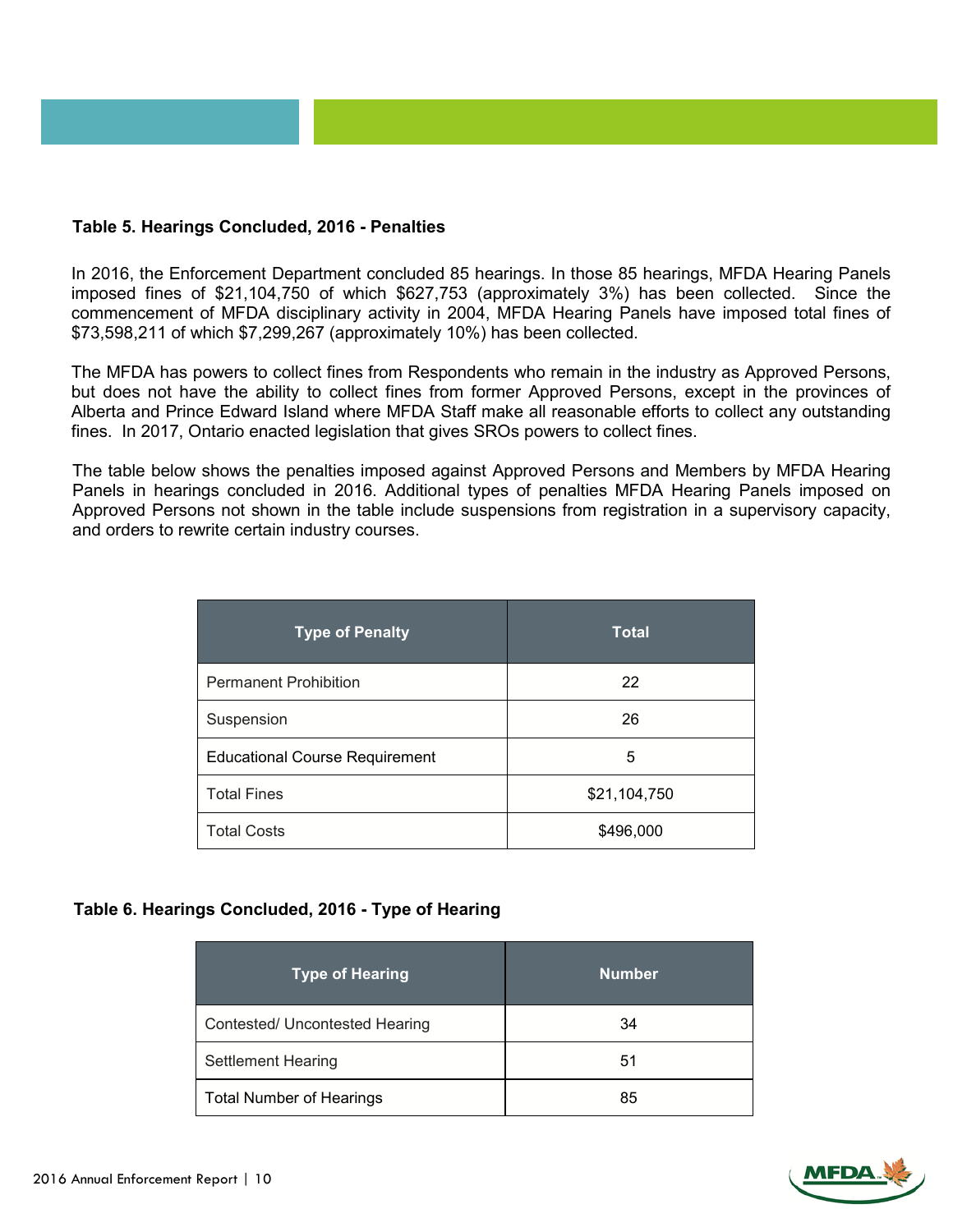### Key Enforcement Activity

### Addressing Signature Falsification

The MFDA continued its efforts to address signature falsification. Signature falsification was an allegation in 60 of the 111 formal proceedings we commenced in 2016, including 47 of the 52 cases in which the MFDA used the bulk track process.

Most cases of signature falsification investigated by the MFDA do not involve client complaints, an intent on the part of the Approved Person to harm the client or resulting financial harm to the client. In many of the cases, the activity is done for purposes of client or advisor convenience.

In many cases, an Approved Person asks a client to sign a form in blank to be used to conduct a future transaction on the client's verbal instructions. In other cases, errors are made on properly signed and completed forms and those errors are corrected afterwards in writing by the Approved Person without having the client initial the change. On occasion, the Approved Person forgets to include some information on the form and inserts the information after the client has signed it. Sometimes a client gives the Approved Person telephone instructions to conduct a transaction but the Approved Person signs on behalf of the client or photocopies or cuts and pastes a previous client signature. In a small number of cases, signature falsification is used to conduct a further violation of MFDA Rules such as discretionary trading, unauthorized trading or other Rule violations including misappropriation. Of the 60 formal proceedings for signature falsification that we commenced in 2016, five cases fell into this last category.

Regardless of whether the conduct is for the purposes of convenience or to commit a further regulatory violation, MFDA Hearing Panels have consistently ruled that all types of signature falsification violate MFDA Rule 2.1.1 which requires Members and Approved Persons to deal fairly, honestly and in good faith with clients and observe high standards of ethics and conduct in the transaction of business.

Signature falsification is an issue that impacts much of the financial services industry. The MFDA and its Members have for some time placed a focus on detecting and addressing this activity. Most signature falsification cases come to the attention of the MFDA as a result of being detected by Members, with an additional number being detected by the MFDA Compliance Department during examinations. Of the 60 formal proceedings for signature falsification that we commenced in 2016, five cases came to the attention of the MFDA by way of a client complaint. As Members have become increasingly diligent in detecting signature falsification through their branch reviews and other supervisory activity, the number of proceedings commenced by the MFDA for this violation has increased substantially.

The MFDA has continued its efforts to address this conduct by issuing a revised MFDA Staff Notice MSN-0066 *– Signature Falsification* in January 2017 which reviewed background information on signature falsification and outlines actions that should be taken by Members and Approved Persons to detect, address, and prevent this activity. The Notice expands on the information and guidance set out in the original staff notice and in MFDA Bulletin #0661-E – *Signature Falsification* issued on October 2, 2015. The MFDA will continue to robustly deal with this issue and will be seeking increased penalties particularly where the conduct occurred after the publication of MFDA Bulletin #0661-E – *Signature Falsification.*

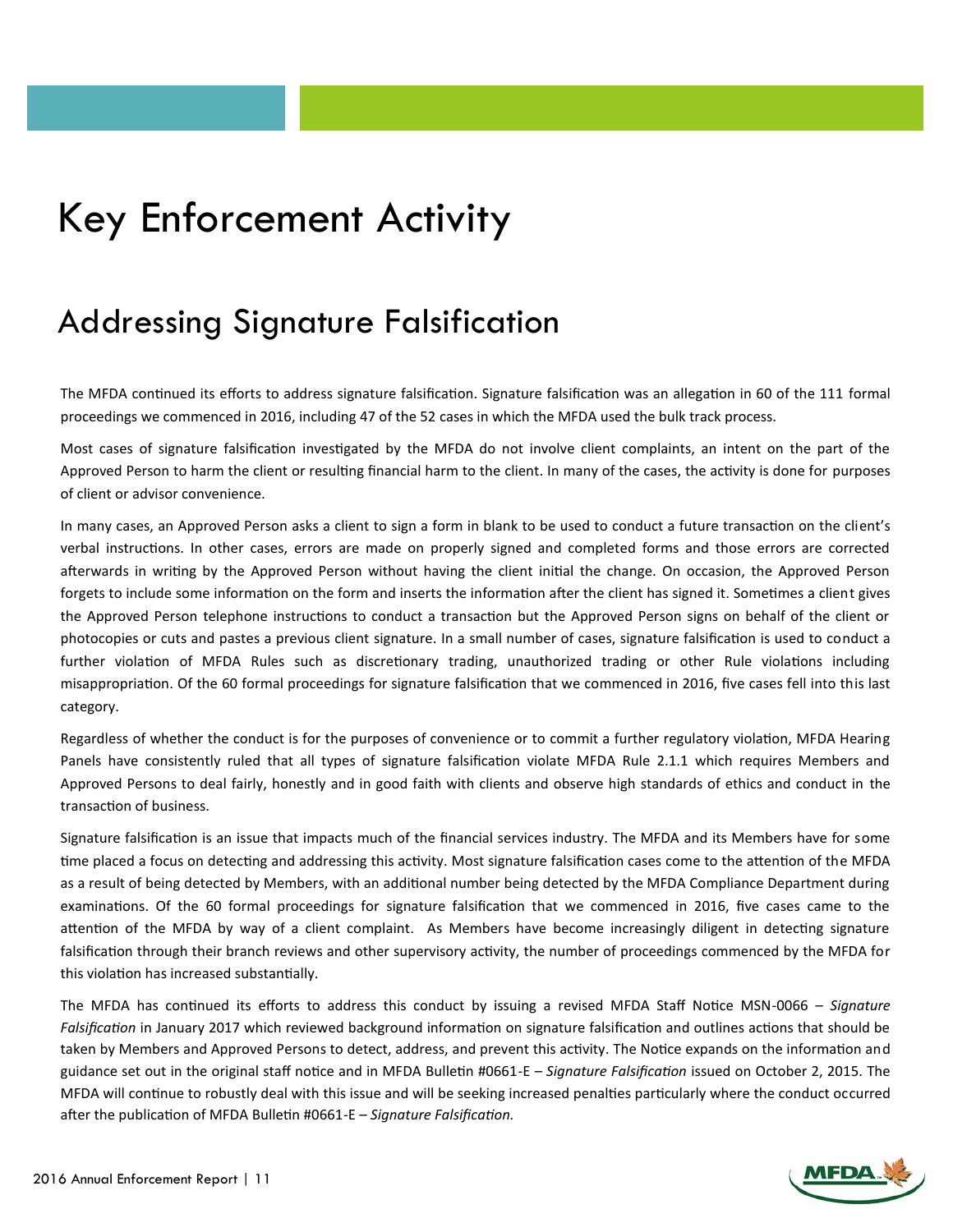### Focus on Complaint Handling

In January 2015, the MFDA created a specialized function within the Case Assessment group to review the fairness and timeliness of Member complaint handling. This has several benefits including consistency of staff approach and completeness of the review when assessing Member complaint handling. In November 2015, the MFDA completed its first discipline hearing against a Member relating to a Member's obligation to deal with a client complaint promptly and fairly. In June 2016, the MFDA completed its second discipline hearing against a Member relating to the Member's complaint handling obligations. The 2016 case involved Sterling Mutuals Inc. and is summarized in the Case Highlight section of this report.

### Increased Cases

The chart below shows the total number of formal enforcement proceedings commenced in the last five years. It also shows for each year how many of those proceedings were commenced utilizing the bulk track process that provides for the efficient resolution of routine cases. The bulk track process uses a duty panel whereby multiple hearings are conducted before a single Hearing Panel on one day.

The increase in hearings issued in 2016 was due primarily to an increase in signature falsification cases. As well, the MFDA issued 11 cases against Members for supervision and complaint handling violations.

| Year | <b>Notice of Hearings Issued</b> | <b>Bulk Track Cases</b> |
|------|----------------------------------|-------------------------|
| 2016 | 111                              | 52                      |
| 2015 | 69                               | 36                      |
| 2014 | 48                               | 10                      |
| 2013 | 65                               | 20                      |
| 2012 |                                  |                         |

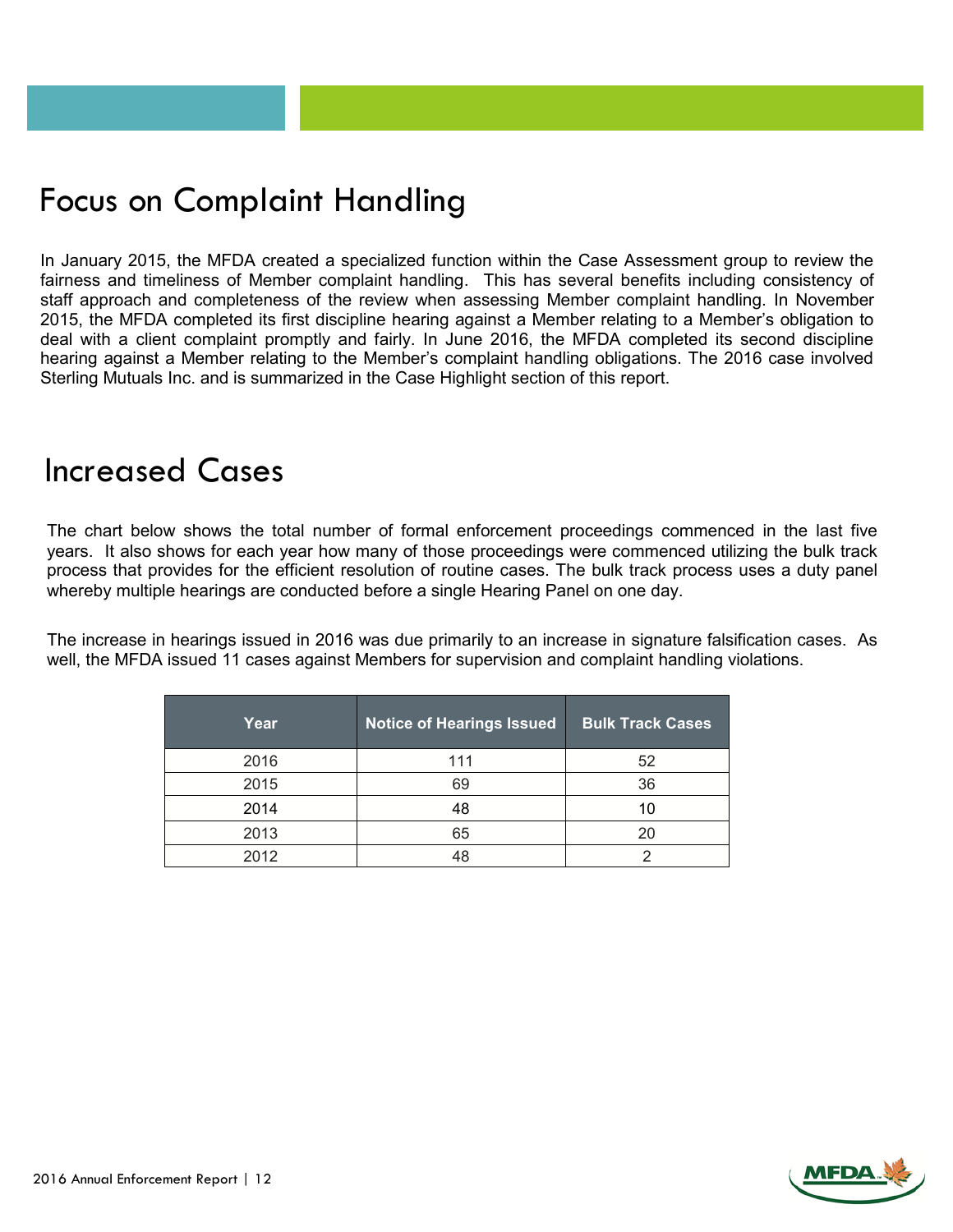# Case Highlights

#### *Member Cases*

#### *Quadrus Investment Services Ltd.*

Reasons for Decision: February 2, 2017

This case dealt with Quadrus' failure to adequately supervise one of its Approved Persons, RM. RM is currently the subject of a disciplinary hearing.

During a branch review in 2009, Quadrus discovered that RM may have engaged in discretionary trading, engaged in personal financial dealings with clients, and used pre-signed forms. Following the branch review, Quadrus required RM and his branch manager to sign an undertaking to address the deficiencies, but did not place RM under close supervision or report the findings to the MFDA.

In 2010, Quadrus conducted a follow-up branch review and found that RM may have again engaged in discretionary trading and personal financial dealings with clients and used pre-signed forms. Quadrus required RM and his branch manager to sign an action plan to correct the deficiencies. Quadrus did not place RM on close supervision. In addition, Quadrus did not report its findings to the MFDA because it would lead the MFDA to investigate which would tax Quadrus' resources.

In 2014, Quadrus conducted another branch review and discovered pre-signed forms in RM's client files. Quadrus reported its findings to the MFDA. Quadrus also placed RM under close supervision by his branch manager but failed to ensure that all of the close supervision requirements were completed.

In 2015, Quadrus conducted a further review and discovered additional pre-signed forms in RM's client files and evidence that RM had engaged in discretionary trading (some of which took place while RM was on close supervision). Quadrus then expanded the scope of RM's close supervision. After this time, Quadrus did not discover further problems regarding RM.

In a Settlement Agreement, Quadrus admitted that it failed to employ adequate supervision to prevent RM from engaging in discretionary trading, engaging in personal financial dealings with clients and using pre-signed forms. Quadrus also admitted that it failed to report to the MFDA its discoveries in 2009 and 2010 that RM may have engaged in discretionary trading, and its discovery in 2010 that RM may have engaged in personal financial dealings with clients.

The Hearing Panel accepted the Settlement Agreement, and ordered Quadrus to pay a fine of \$75,000 and costs of \$20,000.

> Note: Names of Approved Persons involved in Member cases are included in case summaries where related disciplinary cases have been completed and a decision rendered. In cases where related disciplinary cases are on-going or where a decision has not yet been rendered the initials of the Approved Person are used.

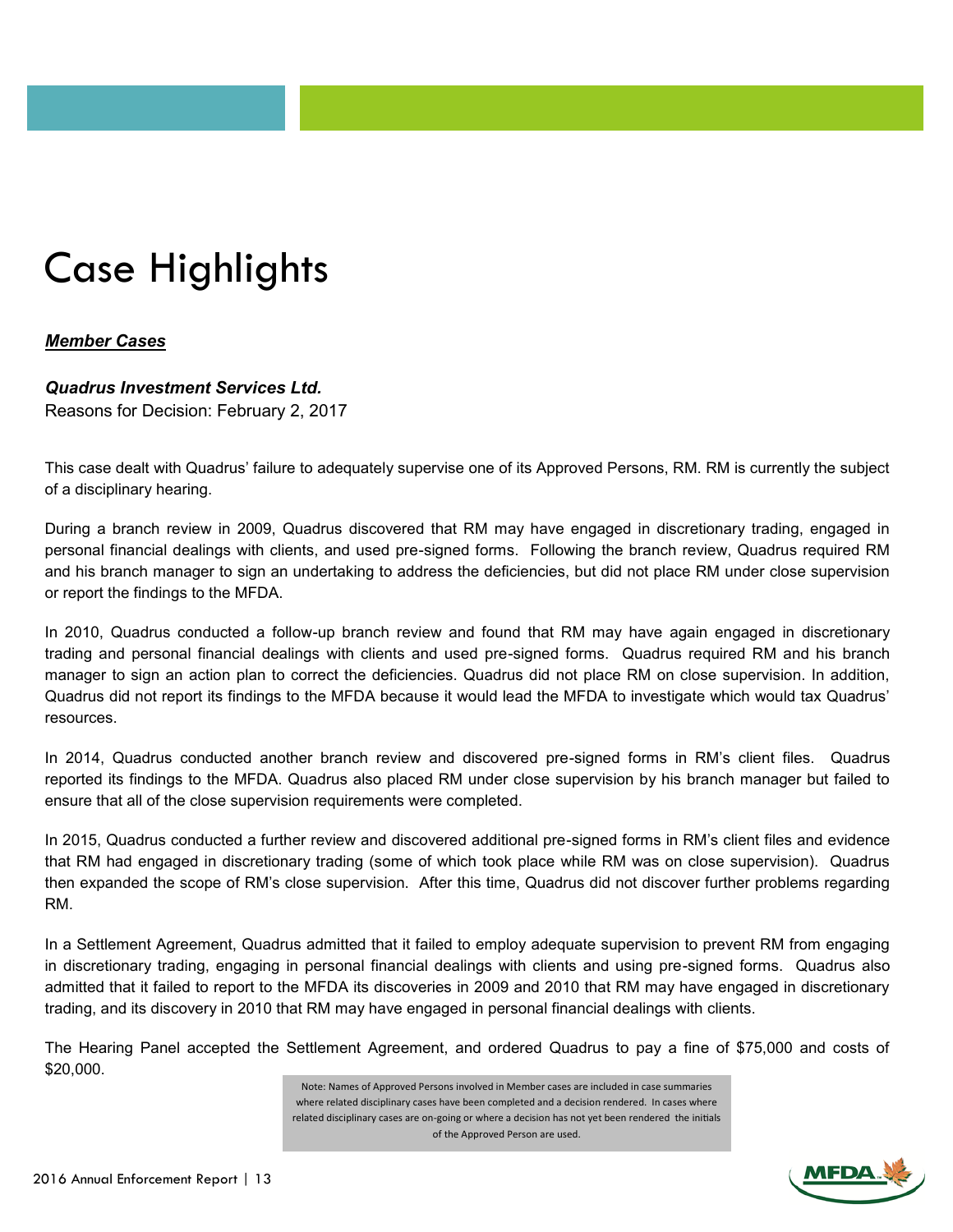### *IPC Investment Corporation*

Reasons for Decision: February 8, 2017

This case addresses IPC's failure to supervise two Approved Persons and conduct reasonable supervisory investigations into their activities.

IPC entered into a Settlement Agreement with MFDA Staff in which it admitted that it failed to report the suspected prohibited trading activities of Approved Person, Jeffrey D. Mushaluk ("Mushaluk") to the MFDA and failed to conduct a timely supervisory investigation of Mushaluk's activities. As described in greater detail further in this report, Mushaluk acted outside his registration status by selling or making referrals for the sale of shares of a junior mining company listed on the Toronto Venture Exchange.

IPC also admitted that it failed to adequately supervise investment recommendations made by Approved Person, JEC, which resulted in clients holding investments concentrated in gold-related sector funds. IPC failed to ensure that the recommendations were suitable for the clients, adequately supervise concentration risk in client accounts, and take appropriate supervisory action regarding JEC's non-compliance with its directives requiring him to recommend that clients rebalance their accounts. JEC is currently the subject of a disciplinary hearing.

The Hearing Panel accepted the Settlement Agreement, and imposed a fine of \$100,000 and costs of \$15,000.

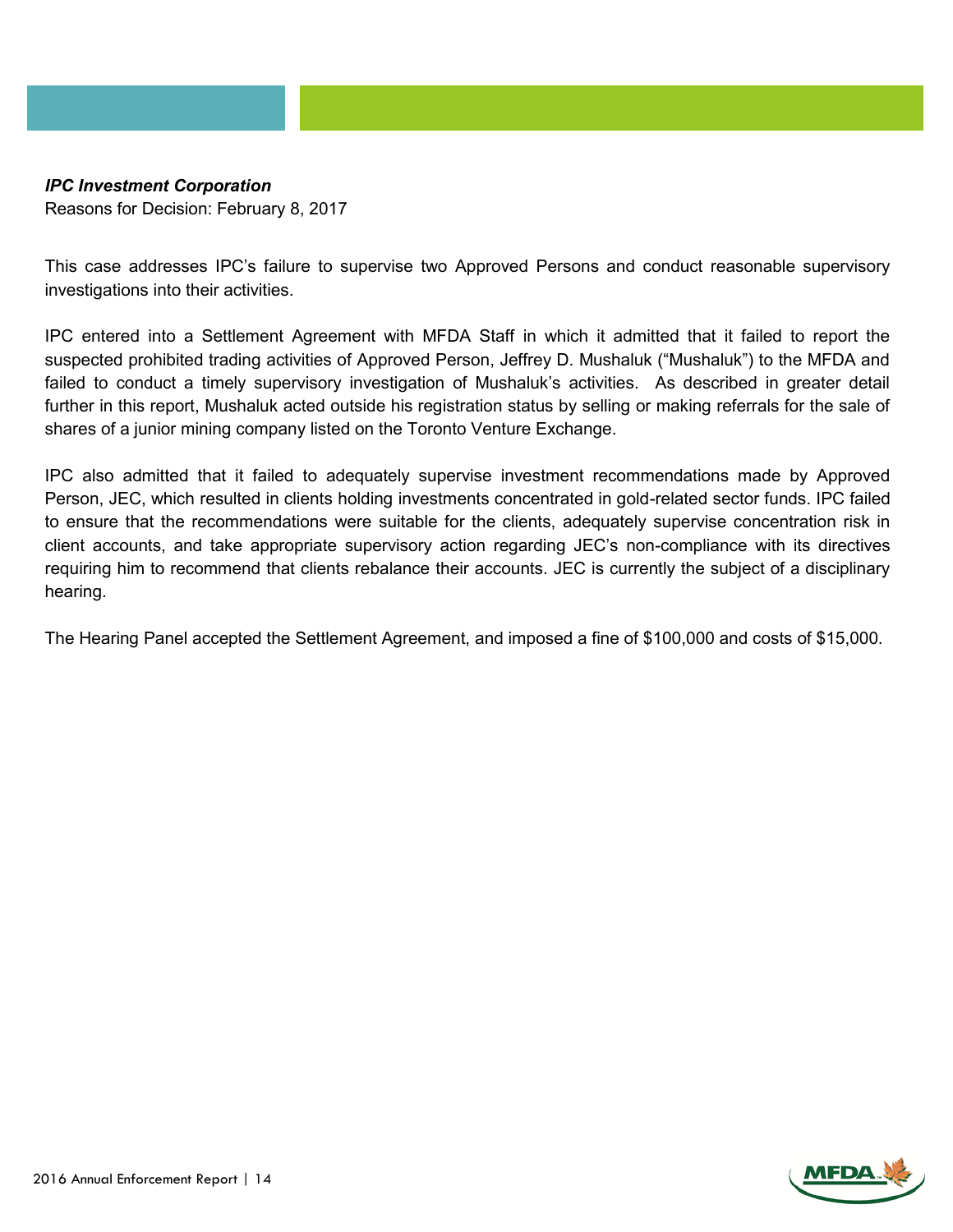#### *Sterling Mutuals Inc.*

Reasons for Decision: June 27, 2016

This case dealt with supervisory failings by Sterling Mutuals Inc. ("Sterling") and by former MFDA Member Armstrong and Quaile Associates Inc. ("A&Q") before it amalgamated with Sterling. Sterling entered into a Settlement Agreement and admitted the contraventions described below.

Sterling received a complaint from a client relating to Approved Persons Mazzotta and Ireland. Sterling failed to conduct a reasonable supervisory investigation, failed to ensure that the complaint was handled fairly and promptly, and permitted Mazzotta and Ireland to handle the complaint directly with the client.

When Approved Persons BY and SW transferred to Sterling, it failed to exercise due diligence to ensure that the KYC information recorded for the clients serviced by the Approved Persons was accurate and that the assets transferred into new client accounts were suitable. Most of the clients had identical KYC information and were concentrated in precious metals sector funds. To address any suitability concerns, Sterling also instructed the Approved Persons to have clients sign an Acknowledgement and Release form purporting to release them from their suitability obligations.

The Member also admitted the following violations that occurred at A&Q:

- 1) Approved Person Barry Hunt engaged in off-book trading and personal financial dealings with clients and other individuals. Following receipt of a complaint regarding Hunt's activities, the Member failed to conduct a reasonable supervisory investigation into the complaint, failed to report the complaint to the MFDA, and permitted Hunt to handle the complaint directly with the complainants.
- 2) The Member also failed to ensure that a complaint by two clients regarding a leveraged investment strategy recommended by Approved Person BO was handled fairly and promptly. The Member's Ultimate Designated Person reviewed the complaint and improperly concluded that the strategy was suitable for the clients based on out-of-date KYC information that was inconsistent with more recent KYC information in the Member's possession.

A Hearing Panel accepted the Settlement Agreement, and ordered Sterling to pay a fine \$75,000 and costs of \$20,000. As a term of settlement, Sterling also agreed to pay compensation of \$34,000 to two clients.

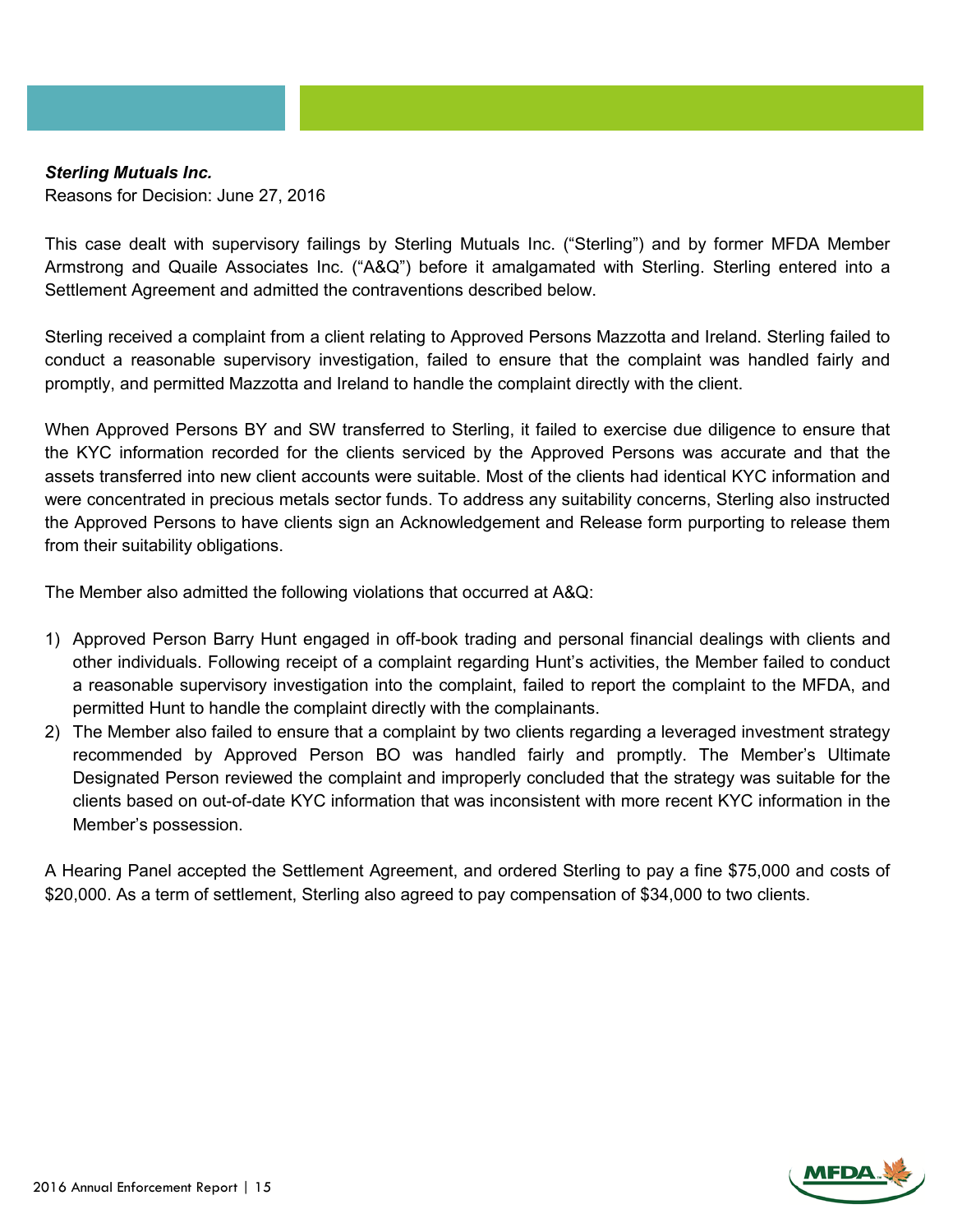#### *Professional Investments (Kingston) Inc.*

Reasons for Decision: February 2, 2017

This case dealt with the failure of Professional Investments (Kingston) Inc. ("Professional Investments") to supervise one of its Approved Persons, Patrick Caicco and to perform a reasonable supervisory investigation into his conduct.

Caicco engaged in off-book trading when he facilitated the sale of approximately \$3.35 million of investment products to at least 33 investors outside Professional Investments.

Caicco sold the investment products through his corporation, Advantage Wealth Building Strategies Inc. ("Advantage Wealth") which was not an authorized outside business activity.

In a Settlement Agreement, Professional Investments admitted that it failed to ensure that it was aware of and had approved all of Caicco's outside activities and that all securities related business that Caicco was engaged in was conducted through Professional Investments. Professional Investments also admitted that it failed to conduct a reasonable supervisory investigation after receiving information that ought to have raised concerns regarding Caicco's activities.

The Settlement Agreement noted that Professional Investments failed to make adequate inquiries: when Caicco disclosed that he was engaged in an outside activity associated with an unnamed charitable foundation, when it observed that the signature line of Caicco's emails referenced Advantage Wealth, and when it was alerted that clients whose accounts were serviced or had previously been serviced by Caicco had apparently acquired unapproved investment products.

The Hearing Panel accepted the Settlement Agreement and Professional Investments was fined \$60,000 and was ordered to pay costs of \$10,000.

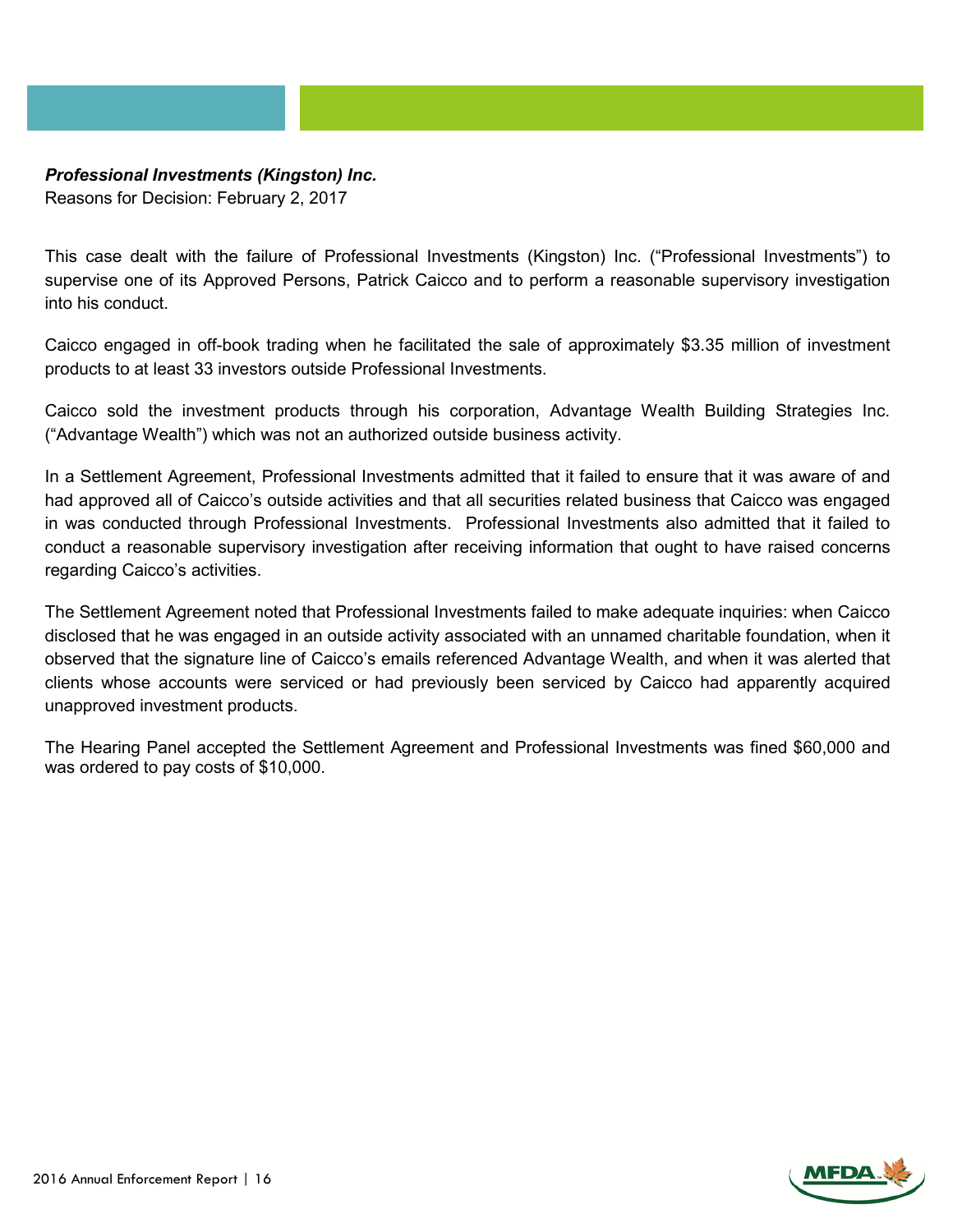#### *International Capital Management Inc.*

Reasons for Decision (Interim Proceeding): December 16, 2016

On December 16, 2016, the MFDA brought an interim proceeding against International Capital Management Inc. ("ICM") and its principals, John and Javier Sanchez, on the basis that they had: (1) promoted and distributed between approximately \$18 million and \$24 million of promissory notes issued by a factoring company, Invoice Payment Systems Corporation ("IPS") to approximately 170 clients; (2) promoted and distributed approximately \$1.5 million of promissory notes issued by a waste management company, Energentium Inc. ("Energentium") to approximately 19 clients; (3) failed to comply with the terms of an Agreement and Undertaking entered into with Staff in October 2006; and (4) failed to cooperate with Staff's investigation into the sales of the IPS and Energentium promissory notes. IPS and Energentium are non-arm's length entities that are owned and controlled by John and Javier Sanchez and their family members. The sales of the promissory notes issued by IPS and Energentium were not processed through ICM or recorded on its books and records.

ICM, John Sanchez and Javier Sanchez consented to the relief sought by Staff and were ordered to, among other things: (1) cease selling any investments, including the IPS and Energentium promissory notes, other than prospectus qualified mutual funds and Guaranteed Investment Certificates; (2) cease operating a trust account at ICM; (3) cease engaging in any outside business activities or referral arrangements except with respect to insurance products sold pursuant to a valid insurance license; and (4) provide certain information and documents to Staff.

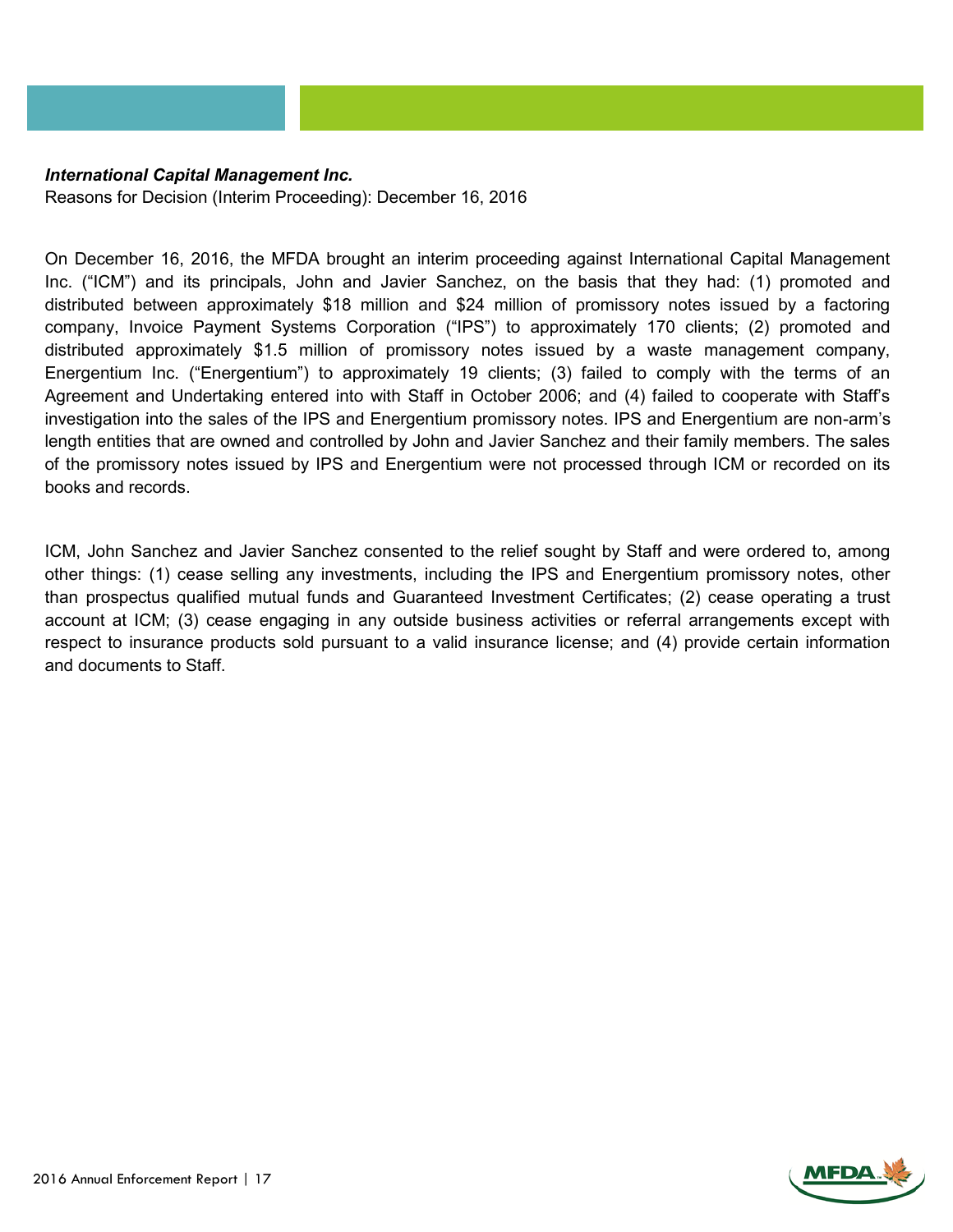#### *International Capital Management Inc.*

Reasons for Decision: February 8, 2017

From June 2012 to September 2013, ICM was designated in Early Warning by MFDA Staff as a result of corrections to accounting adjustments which caused ICM to become capital deficient. MFDA Staff notified ICM in writing that, while designated in Early Warning, it was not permitted to make any payments by way of loan, advance, dividend or bonus to Officers or related companies of ICM without the prior approval of MFDA Staff.

ICM entered into a Settlement Agreement in which it admitted that it contravened the Early Warning requirements by making payments, without prior written approval from the MFDA, for salary and override payments to Officers of ICM, and payments to two related companies of ICM.

The Hearing Panel accepted the Settlement Agreement, and imposed a fine of \$30,000 and costs of \$5,000.

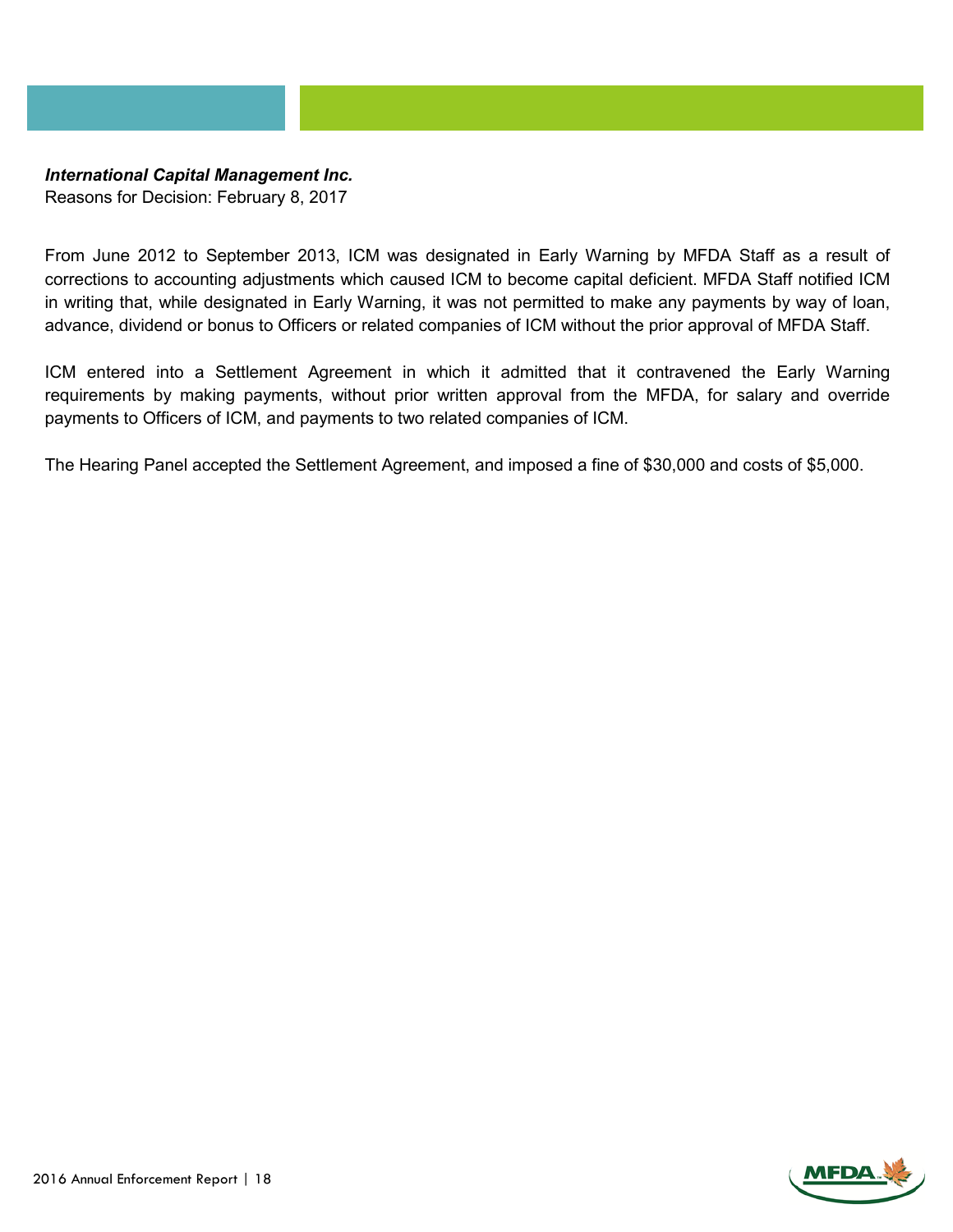#### *Approved Person Cases*

#### *Jeffrey D. Mushaluk*

Reasons for Decision: November 10, 2016

Mushaluk entered into an Agreed Statement of Facts in which he admitted that he engaged in off book trading and acted outside his registration status by selling, recommending, facilitating the sale, or making referrals in respect of the sale of shares of a junior mining company listed on the Toronto Venture Exchange. Based upon Mushaluk's recommendations, 29 clients purchased approximately \$519,502 worth of shares of the junior mining company. Mushaluk arranged for the transactions to be processed through a referral arrangement between the Member and its IIROC affiliate. Mushaluk failed to abide by the terms of the referral arrangement which required him to limit his referral-related activities to providing clients with a basic description of the services available through the Member's IIROC affiliate and contact information for its representative.

The Hearing Panel prohibited Mushaluk from engaging in securities related business for three years, and imposed a fine of \$25,000 and costs of \$5,000.

#### *Craig Richard MacDonald*

Reasons for Decision: September 21, 2016

MacDonald falsified the signature of a client on several account forms in order to open accounts and purchase mutual funds on behalf of the client. MacDonald also engaged in discretionary trading by processing these transactions without receiving instructions from the client with respect to the funds and amounts of the funds to be purchased.

About ten months later, in response to an email request which appeared to be from the client, MacDonald falsified the client's signature on a redemption form and letter of direction in order to process a redemption in the client's account and wire transfer the monies to a bank account held by the client's brother. MacDonald was not aware that the client's email account had been hacked by a third party who was attempting to misappropriate the client's monies. In processing the redemption, MacDonald falsely recorded on account forms that he had confirmed the transaction with the client in person and disregarded the Member's directives regarding the requirements necessary to process a wire transfer request and protect against wire transfer fraud by third parties.

The Hearing Panel imposed a one year prohibition, fine of \$10,000 and costs of \$2,500. The Hearing Panel also ordered MacDonald to complete an ethics course prior to re-entering the mutual fund industry.

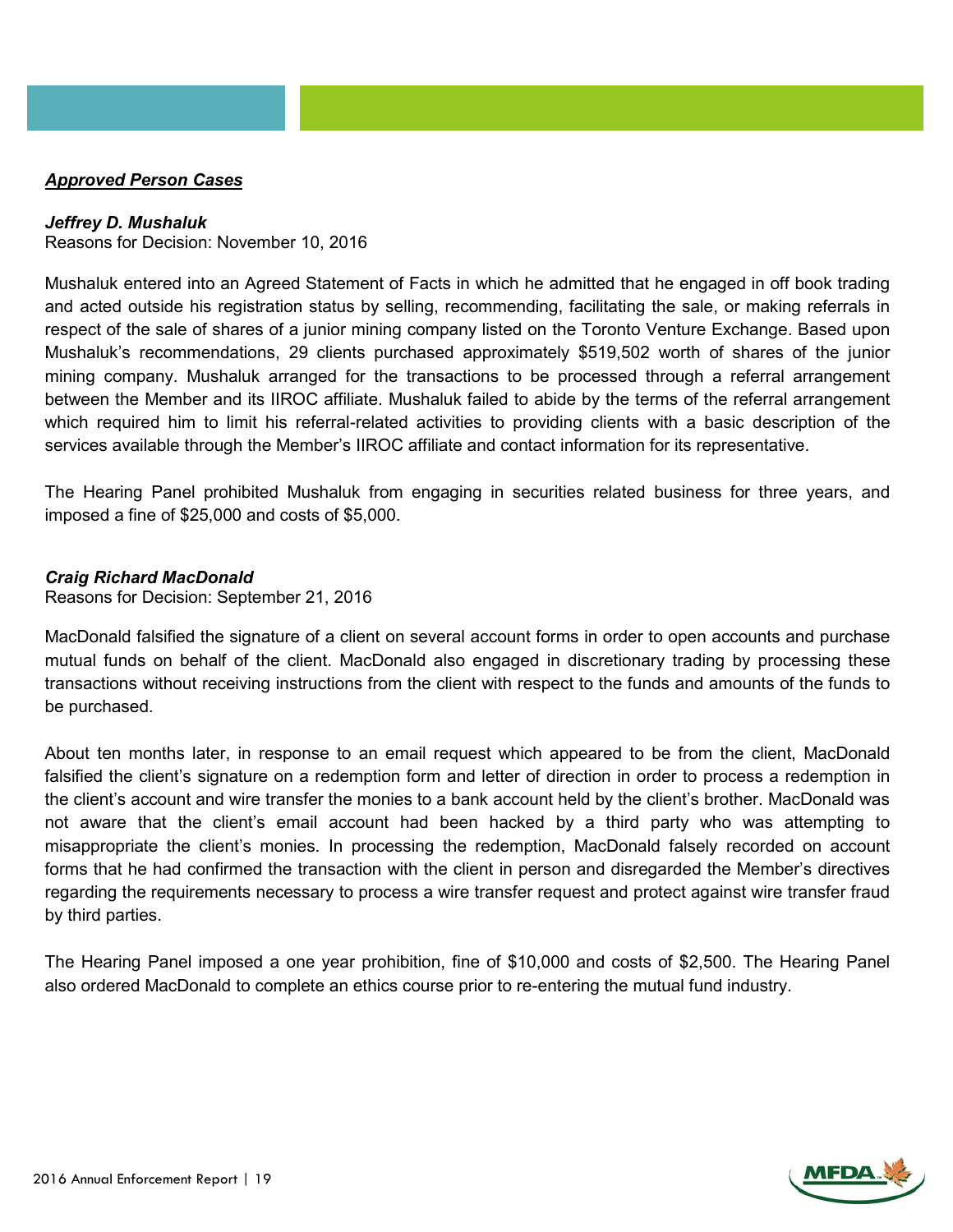#### *Henry Wen-Hwei Huang*

Reasons for Decision: September 8, 2016

In an Agreed Statement of Facts, Huang admitted that he falsified the identity of the account holder on void cheques and changed the address of three clients on record at a fund company to his own personal address, in order to deposit the proceeds of client redemptions into his own bank account. After the redemption proceeds were deposited to his bank own account, Huang used the redemption proceeds to make payments to the clients or to other individuals at the clients' direction.

Huang also submitted a loan application to a lender which contained false KYC information, falsified client signatures on account forms, processed unauthorized trades, and recorded false KYC information for the client accounts. Lastly, Huang provided false responses during an interview with MFDA Staff in the course of an investigation into his conduct.

Huang was permanently prohibited from conducting securities related business, and ordered to pay a fine of \$25,000 and costs of \$7,500.

#### *Gilles Robert Latour*

Reasons for Decision (Misconduct): June 7, 2016 Reasons for Decision (Penalty): December 19, 2016

This case dealt with misappropriation of monies from clients who were vulnerable seniors.

Latour solicited and accepted over \$650,000 from at least three clients and failed to return or account for these monies. Latour purported to borrow the monies from clients in exchange for interest-paying promissory notes. Latour failed to provide documents and information, and attend an interview, as requested by MFDA Staff during the course of its investigation into his conduct. Latour is the subject of an ongoing criminal proceeding.

The Hearing Panel imposed a permanent prohibition, a fine of \$900,000 and costs of \$10,000.

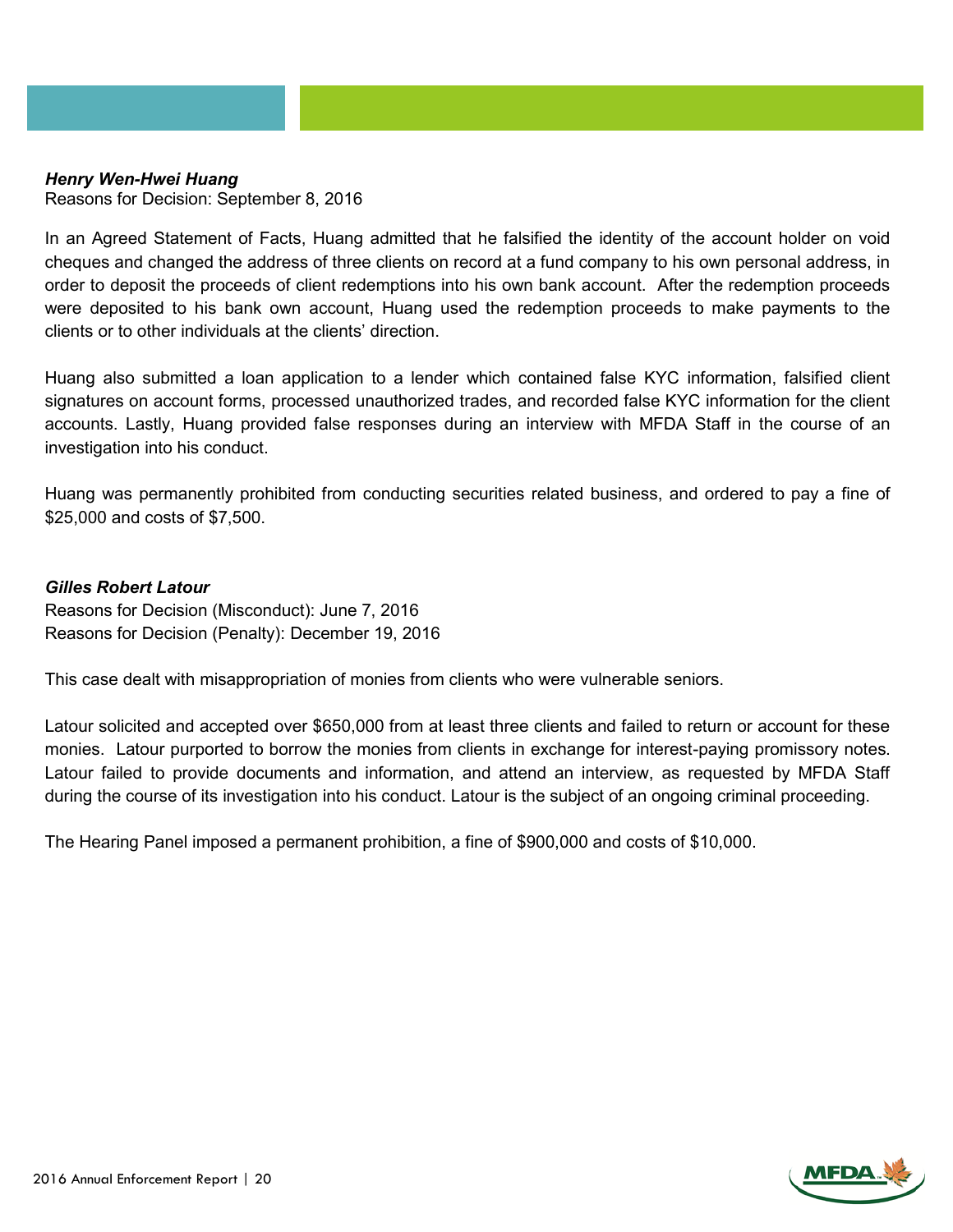#### *Ronald Lemay*

Settlement Agreement Approved: February 2, 2017

This case dealt with an Approved Person recommending that clients concentrate their investments in precious metals sector funds.

Lemay entered into a Settlement Agreement in which he admitted that he recommended to at least 142 clients that the clients concentrate their investment holdings in precious metals sector funds, without conducting adequate due diligence to assess the suitability of his investment recommendations on a client-by-client basis having regard to each client's KYC information. Lemay recorded that at least 142 clients had "high" risk tolerance on account forms in order to ensure that the KYC information for the clients matched his investment recommendations. Lemay further failed to fully explain the risks and benefits of investing in precious metals sector funds.

In addition, Lemay failed to use due diligence to learn and accurately record essential KYC factors relative to two clients prior to making investment recommendations and accepting investment orders from them, and failed to ensure that the recommendation made to those two clients to invest in precious metals sector funds was suitable.

The Hearing Panel accepted the Settlement Agreement, and imposed a permanent prohibition, a fine of \$5,000 and costs of \$2,500.

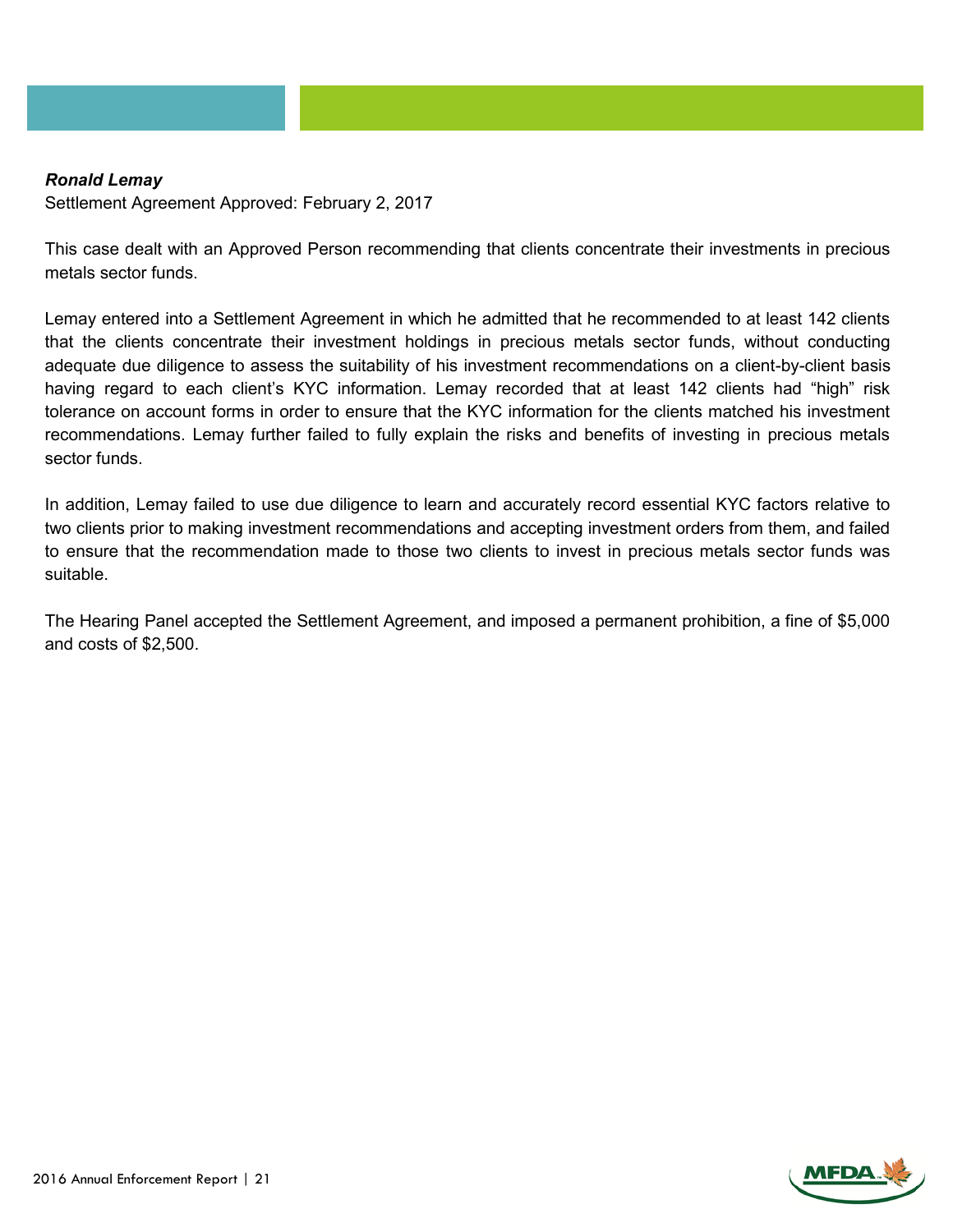### Hearings Concluded by Type of Primary Allegation

Mushaluk, Jeffrey **Tewahade, Bemelekot** 

Books / Records / Client Reporting Material Muslem Kodric, John Connor Financial Corporation

Business Standards Mok, Gerard (Involved Seniors) De Backer, Jacqueline (Involved Seniors) Manning, Grant Ireland, David Sarang, Lakhjit (Involved Seniors) Mazzotta, Carmine **Huang, Lisa** 

Complaint Procedure **Huang, Henry Huang**, Henry Brinson, Ronald Bruce Davis, Keith (Involved Seniors) Gentile, Gabriele Sterling Mutuals Inc. (Armstrong & Quaile Associates Inc.) Policy and Procedure (Involved Seniors) Dhillon, Sital (Involved Vulnerable Persons)

Conflict of Interest **Referral Arrangements** Referral Arrangements Martin, Charles **Martin, Charles** Costerveld, Jack Sukman, Terry (Involved Seniors) Thong, Al (Involved Seniors) Thiessen, Robert James

Failure to Cooperate McBurney, Michael (Involved Seniors) Suitability - Investments Stuart, James (Involved Seniors) Rumball, Gerald Stuart, Walter Howard (Involved Seniors)

Forgery / Fraud / Theft / Misappropriation / Misapplication Warren, Rodney Aksomitis, Carla-Marie (Involved Seniors) Bartolini, Deborah (Involved Seniors) Supervision Bhathal, Rupinder (Involved Vulnerable Persons) WFG Securities Inc. Cox, Jeffrey (Involved Seniors) Eagan, Conrad (Involved Seniors) Unauthorized / Discretionary Trading Latour, Gilles (Involved Vulnerable Persons) Moakler, John St. John, Donald Ng, Seung Tung (Eric) Stuart, Marilyn Dianne Stuart (Involved Seniors) Okopny, Edward W.H. Stuart Mutuals Ltd. (Involved Seniors) Poirier, Michelle

Acting Outside Registration Status **Container Containers** Outside Business Activities / Dual Occupation

Chang, Russell

Personal Financial Dealings Lee, Hyun Chul

Wright, John Stealth Advising Guglielmi, Michael

Suitability - Leveraging

Romain, Ernest



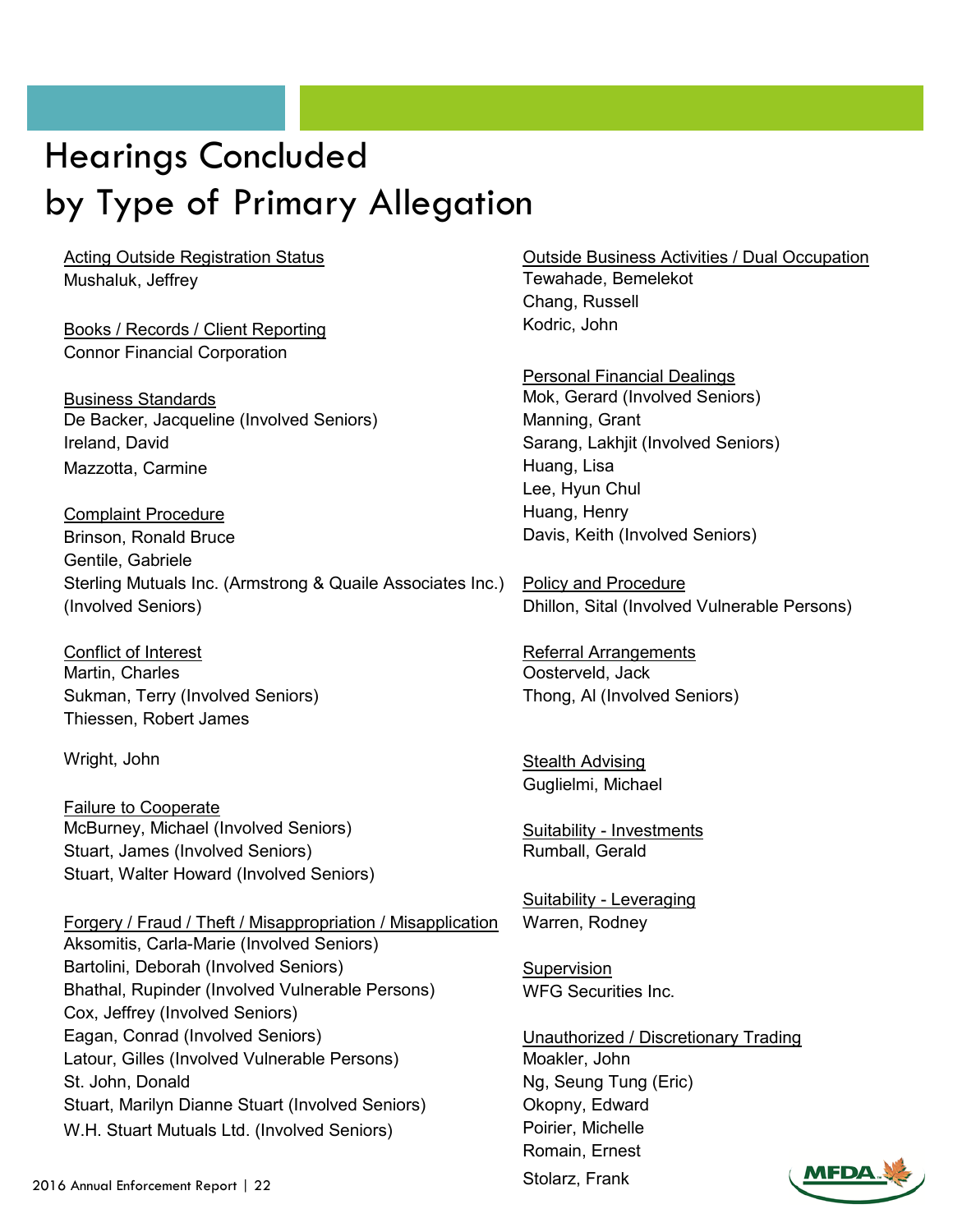### Hearings Concluded by Type of Primary Allegation

#### Signature Falsification (Pre-Signed Forms)

Aleshka, Adam Kent, Robert Bandola, Lori **Leung, Howard** Bansal, Gurpreet Lisborg, Einar Barak, Zohar MacDonald, Craig Blundell, Brian MacWhirter, Daniel Carty, Anthony **Martin**, Jeremy Chan, Nathaniel Ming Shan Mernagh, Brenden Cheung, Stephen Meunier, Jacqueline Coelho, Jose Nokony, Kathryn De Souza, Eronaldo **Pang, Peter Chi Yan** Duhan, Michael **Rainville**, Christopher Estabrooks, Tony Nathan Smith, Melissa Fenton, Richard **Sutton Akers**, Rachel Foley, Derrick **Sutton, Mervyn** Garofalo, Christopher Techer, Tanis Garries, Nathan Way, William Gibson, Ronald Weller, James Gocool, Bobby **White, Theon** Goolcharan, Shaun Wilson, Grant Gowing, Catherine The Yeung, Cho Shan Grenke, Karen **Zukiwski, Kenneth** Harris, Martin Hogan, Orville Husain, Mohammed

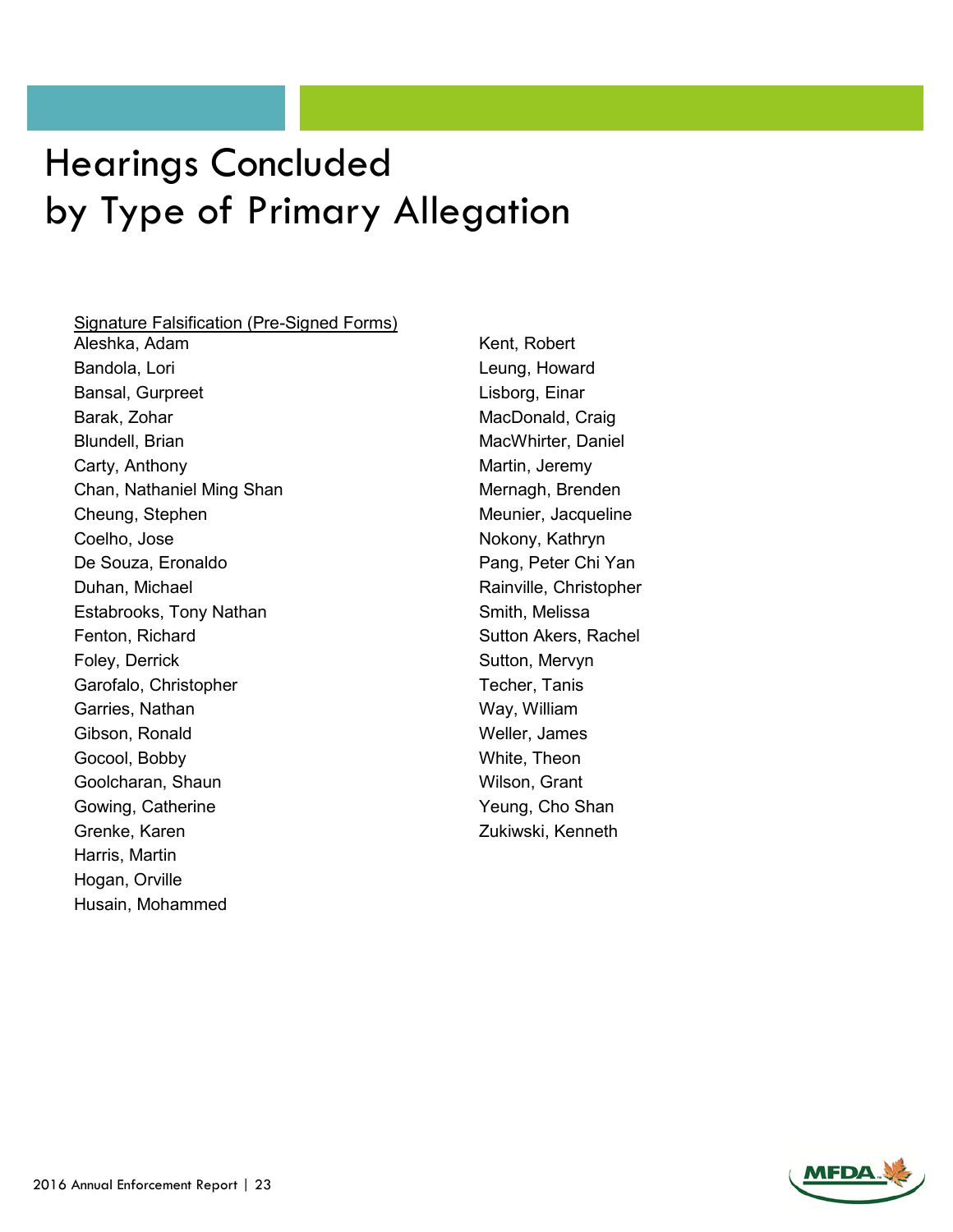# Glossary

#### Approved Person

Refers to an individual who is a partner, director, officer, compliance officer, branch manager, or alternate branch manager, employee or agent of a Member who (i) is registered or permitted, where required by applicable securities legislation, by the securities commission having jurisdiction, or (ii) submits to the jurisdiction of the MFDA.

#### Business Standards

Refers to a breach of the high business standards required by MFDA Rule 2.1.1(b).

#### Canadian Securities Administrators

Refers to the umbrella organization of provincial and territorial securities regulators in Canada.

#### Commissions and Fees

Refers to allegations involving practices such as disclosure of commission structure and cost, and other issues such as where an Approved Person recommends a trade or multiple trades in a client's account for the purpose of generating sales commissions or otherwise creating a benefit for the Approved Person where there is little or no rationale for the trade.

#### Complaint Procedures

Refers to allegations involving the requirement that every Member shall establish written policies and procedures for dealing with client complaints that ensure that such complaints are dealt with promptly and fairly.

#### Discretionary Trading

Refers to a situation whereby a Member or Approved Person is granted authority by the client to make a trade without obtaining specific instructions from the client prior to the execution of the trade concerning one or more elements of the trade: selection of the security to be purchased or sold, the amount of the security to be purchased or sold, and the timing of the trade. MFDA Members and Approved Persons are not permitted to engage in discretionary trading.

#### Falsification

Refers to the false making or alteration of a document by which the rights or obligations of another person are affected but where a person is not deprived of a property or a right.

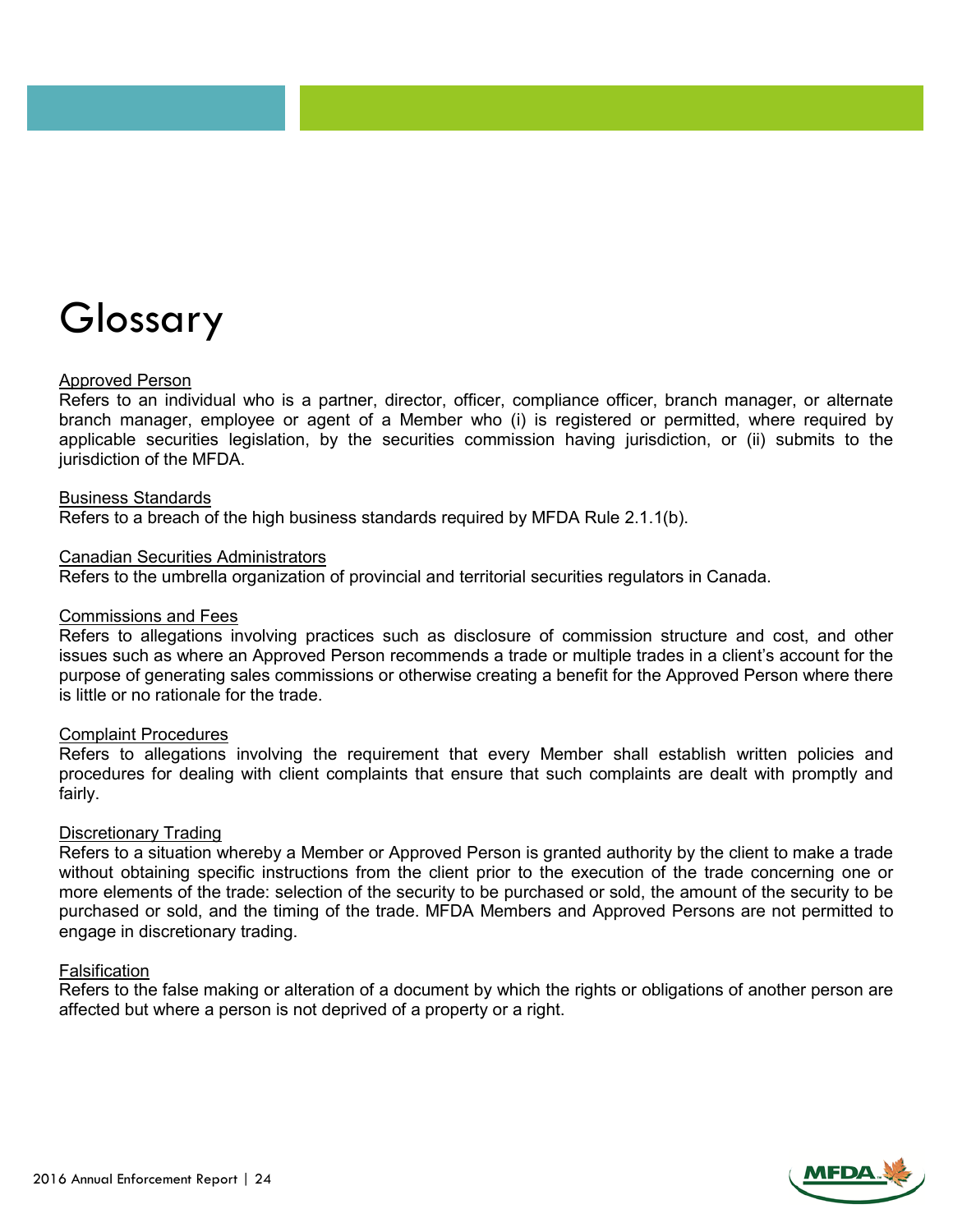#### Forgery

Refers to the creation of a false document with the intent that it be acted upon as the original or genuine document, and where the victim is deprived of property or rights.

#### Fraud

Refers to an act of dishonest deception, misrepresentation, or an intentional distortion of truth in order to induce another to part with something of value or to surrender a legal right.

#### Handling of Funds

Refers to the failure to properly handle client funds in accordance with MFDA requirements.

#### Know Your Client (KYC)

Refers to the requirement that a Member and Approved Person collect information about a client to assist in making suitable investment recommendations.

Leveraging

Refers to the practice of using borrowed money for the purpose of investing.

#### Member

Refers to mutual fund dealers that are Members of the MFDA.

#### Misapplication of Funds

Refers to situations where funds in the rightful possession of an Approved Person or Member are put to an improper purpose for the benefit of a third party.

#### Misappropriation

Refers to situations where a person has a right to be in possession of property but puts it to his or her own benefit.

#### Misrepresentation

Refers to a misstatement or omission of a material fact with the intent to deceive.

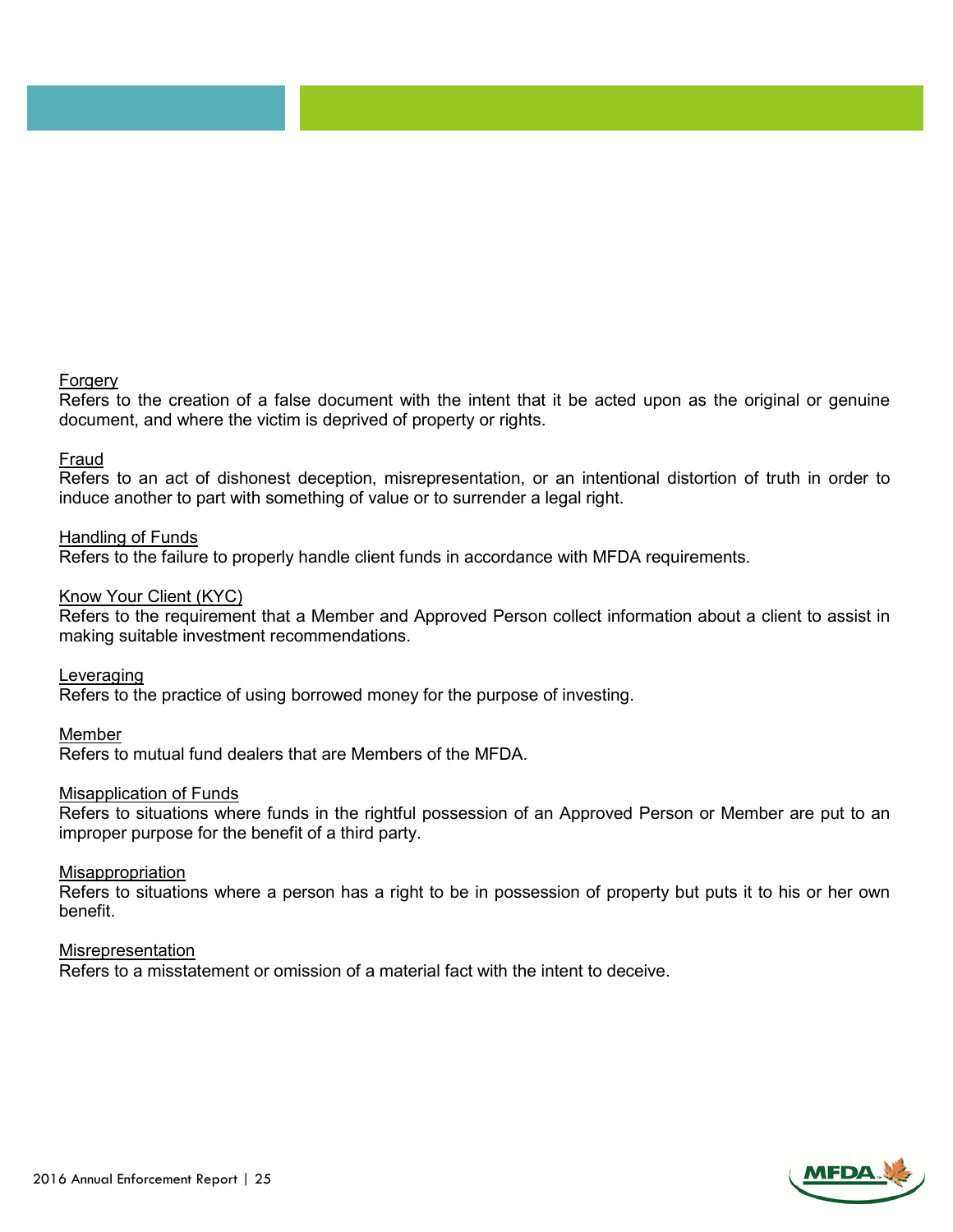#### Outside Activities (OA)

Refers to any activity conducted by an Approved Person outside of the Member: (a) for which direct or indirect payment, compensation, consideration or other benefit is received or expected; (b) involving any officer or director position and any other equivalent positions; or (c) involving any position of influence.

#### Personal Financial Dealings (PFD)

Refers to situations in which an Approved Person or Member engages in financial activity with a client. A concern arising from this type of conduct is that conflicts of interest arise in connection with such activity. PFD can include borrowing from clients, lending to clients, and engaging in private investment schemes with clients.

#### Policies and Procedures

Refers to the requirement on Members to establish and maintain written policies and procedures (that have been approved by senior management) for dealing with clients and ensuring compliance with the Rules, Bylaws and Policies of the MFDA, and applicable securities legislation.

#### Pre-Signed Form

Refers to forms that have been signed by a client when they were blank or only partially completed.

#### Provincial Securities Legislation

Refers to the violation of provincial securities legislation and requirements for which there is no comparable MFDA requirement.

#### Referral Arrangements

Refers to an arrangement whereby a Member is paid, or pays a fee for the referral of a client to, or from, another person. All referrals must go through a Member.

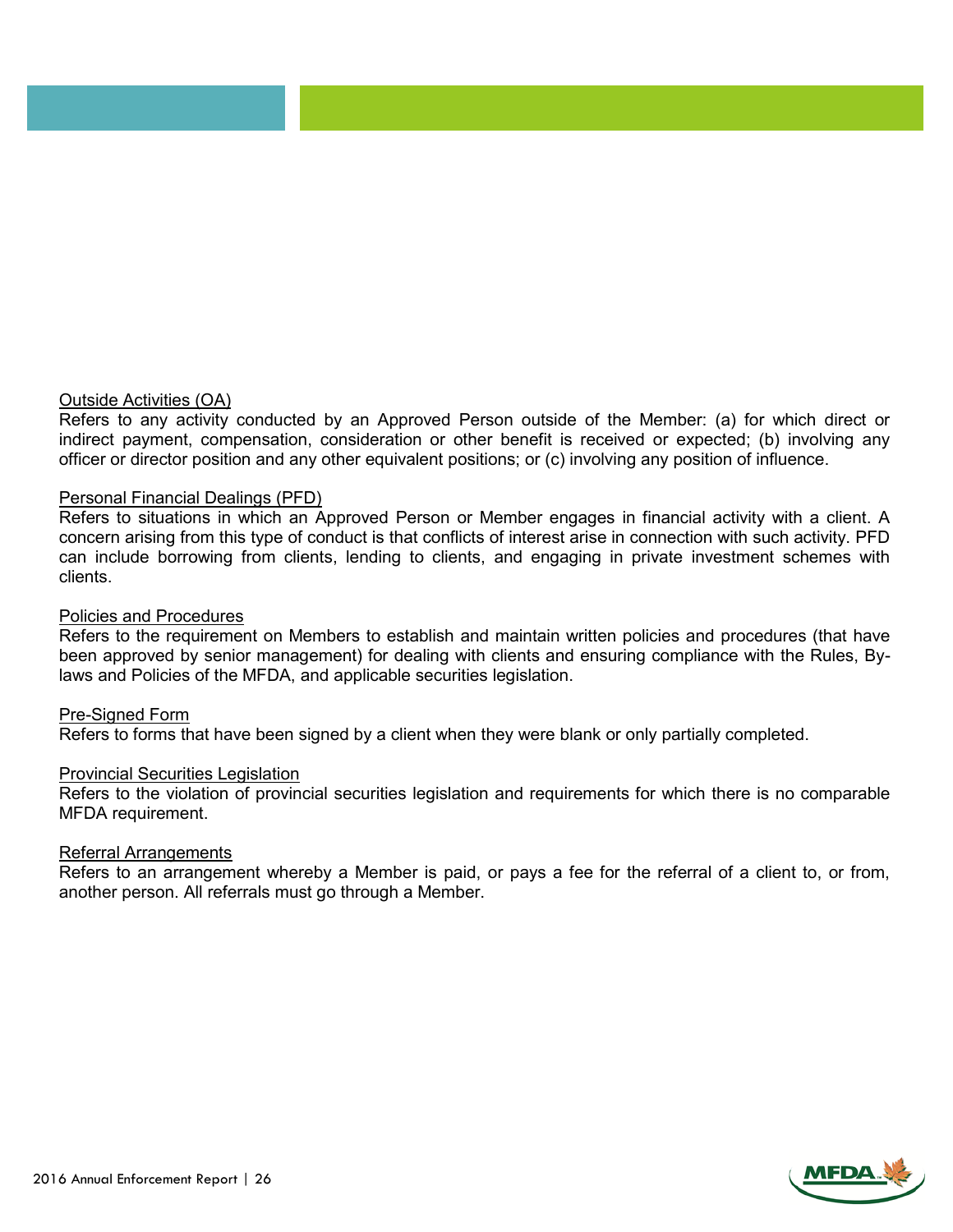#### Sales Communications

Refers to the requirement that advertisements and sales communications must be approved by a designated partner, director, officer, compliance officer or branch manager before being issued. The rationale for this is to ensure that no misleading, inaccurate or otherwise prohibited information is provided to a client who may act upon such information in making investment decisions.

#### Senior

Refers to investors 60 years of age or over.

#### Signature Falsification

Refers to the creation, possession, or use of documents which have been pre-signed or on which client signatures have been falsified through other means. Examples include cutting and pasting a previous signature, signing a client's name to a document, having a client sign multiple forms for use in future trading, and using liquid paper to white out old instructions and write in new ones on a signed client form.

#### Suitability

Refers to the requirement that recommendations made by an advisor be suitable in relation to a client's investment objectives, risk tolerance and other personal circumstances.

#### Supervision

Refers to the MFDA's investigation of whether a supervisory failure may have contributed to situations where an Approved Person engaged in misconduct. Supervisory failures may include inadequacy in the procedures for supervision or in the actual supervision of others.

#### Theft

Refers to the taking of property, not rightfully in one's possession, for personal use and exploitation.

#### Transfer of Accounts

Refers to the transfer of an account without proper client consent or a delay in the transfer of the account.

#### Vulnerable Person

Refers to investors particularly at risk due to circumstances such as language barriers, limited literacy, disability issues, or very limited financial resources.

#### Unauthorized Trading

Refers to the practice of a Member or Approved Person making trades without the client's knowledge or approval.

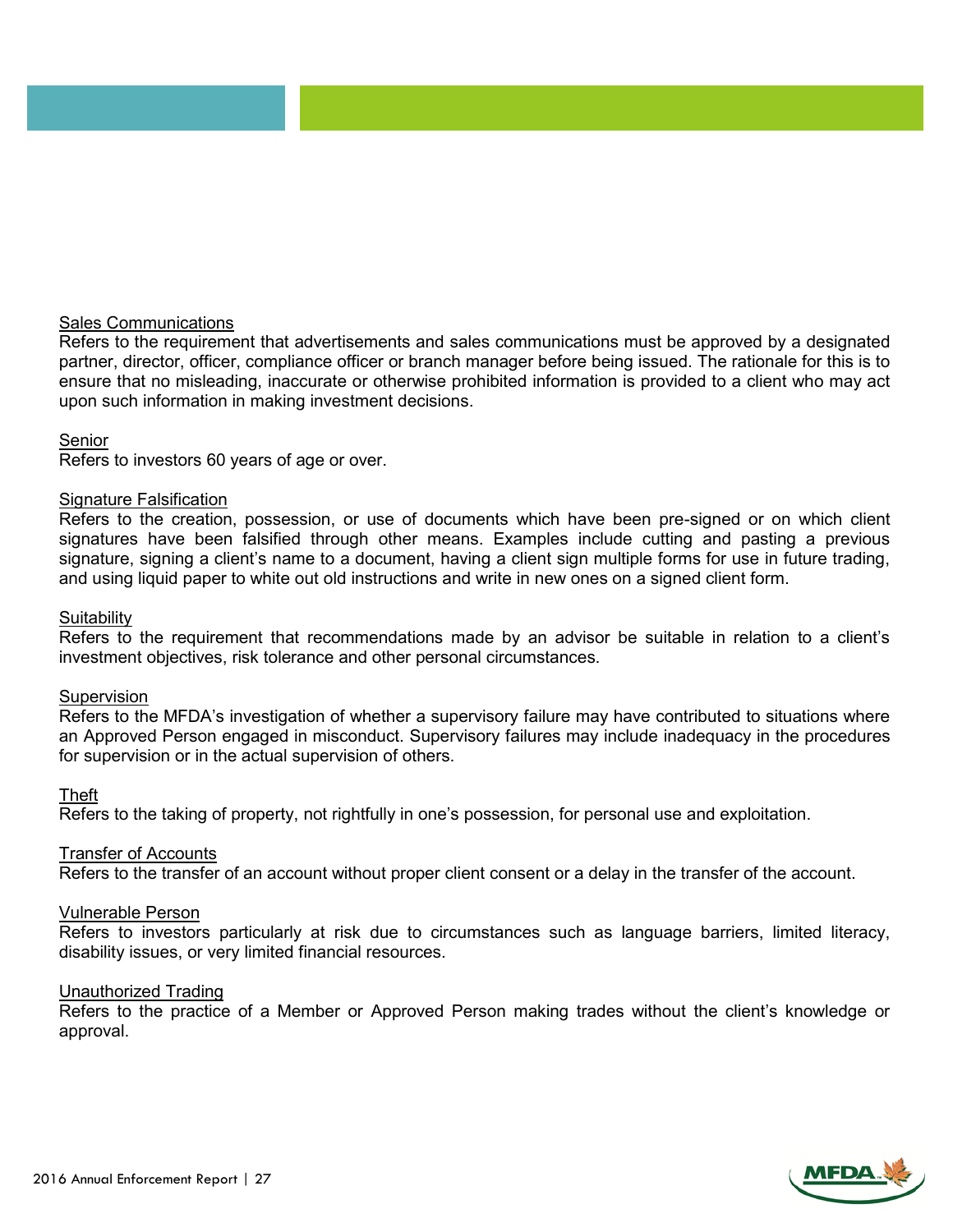### Resources

#### **Further Information**

The MFDA website has additional information including with respect to the following areas:

- Opening an Investment Account
- [Protecting](http://www.mfda.ca/investors/brochure/Fraudbrochure.pdf) Yourself from Fraud
- **Guide to the Hearing Process**
- **•** Penalty [Guidelines](http://www.mfda.ca/enforcement/PenaltyGuidelines.html)
- Enforcement Hearings (including [Hearings Schedule](http://www.mfda.ca/enforcement/hearingschedule.html), [Current](http://www.mfda.ca/enforcement/current.html) Cases, [Completed Cases](http://www.mfda.ca/enforcement/complete.html) and Cases Under [Review/Appeal\)](http://www.mfda.ca/enforcement/review.html)
- Hearing [Procedure](http://www.mfda.ca/enforcement/rulesofprocedure.html)s (including Rules of Procedure and [Forms\)](http://www.mfda.ca/enforcement/forms-enf.html)
- Related By-Law Sections (Sections  $18 26$ )
- **•** Enforcement Statistics
- For [Seniors](http://www.mfda.ca/investors/seniors.html)
- For [Investors](http://www.mfda.ca/investors/forInvestors.html)

#### **How to File a Complaint**

Information on how to file a complaint about a Member or Approved Person can be found at [http://www.mfda.ca/investors/complaints.html.](http://www.mfda.ca/investors/complaints.html) Investors can complain electronically by emailing complaints@mfda.ca, by using the complaint form available on the website or by calling the MFDA at 416- 361-6332 (toll-free: 1-888-466-6332).

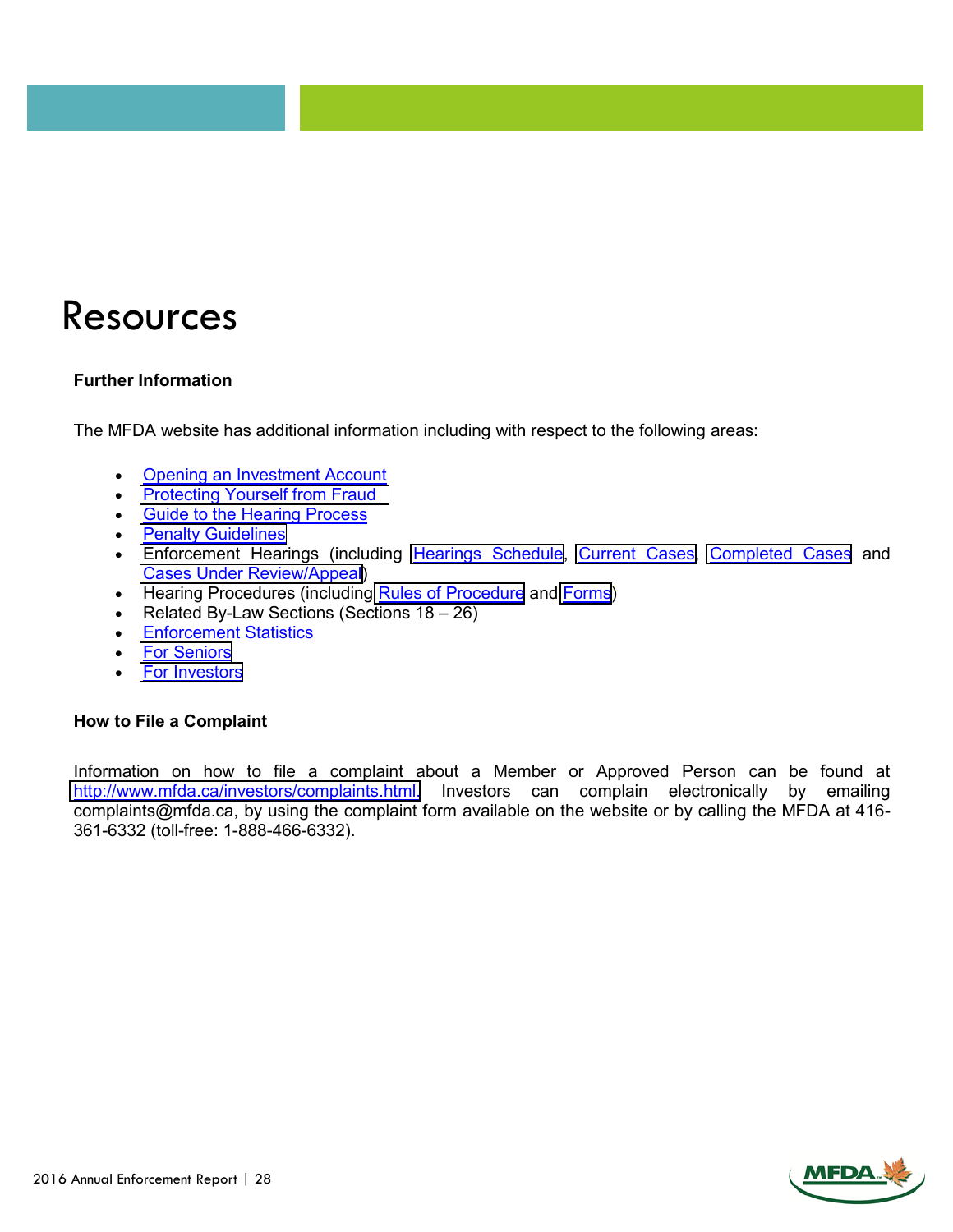#### **Other Resources**

#### Ombudsman for Banking Services and Investments

Any action taken by the MFDA will not include an order that investors be compensated for any financial losses they may have suffered. Additionally, the MFDA is unable to assist clients with civil claims. Investors who wish to pursue financial compensation may wish to consult with the Ombudsman for Banking Services and Investments [\(www.obsi.ca](https://www.obsi.ca/) or 1-888-451-4519) or a lawyer.

#### National Registration Search

In Canada, anyone trading securities or in the business of advising clients on such securities, including Approved Persons and Members, must be registered with the provincial or territorial securities regulator, unless an exemption applies. Check the National [Registration](http://www.securities-administrators.ca/nrs/nrsearch.aspx?id=850) Search to find out if an individual or firm is registered in your province or territory and what product and services a firm or individual can offer, or contact your provincial securities regulator.

#### Disciplined List

The Canadian Securities Administrators (CSA) maintains a cross-jurisdictional [Disciplined List,](http://www.securities-administrators.ca/disciplinedpersons.aspx) which can be used to search for any disciplinary action taken against an individual or company by a provincial securities regulator or self-regulatory organization, including the MFDA.